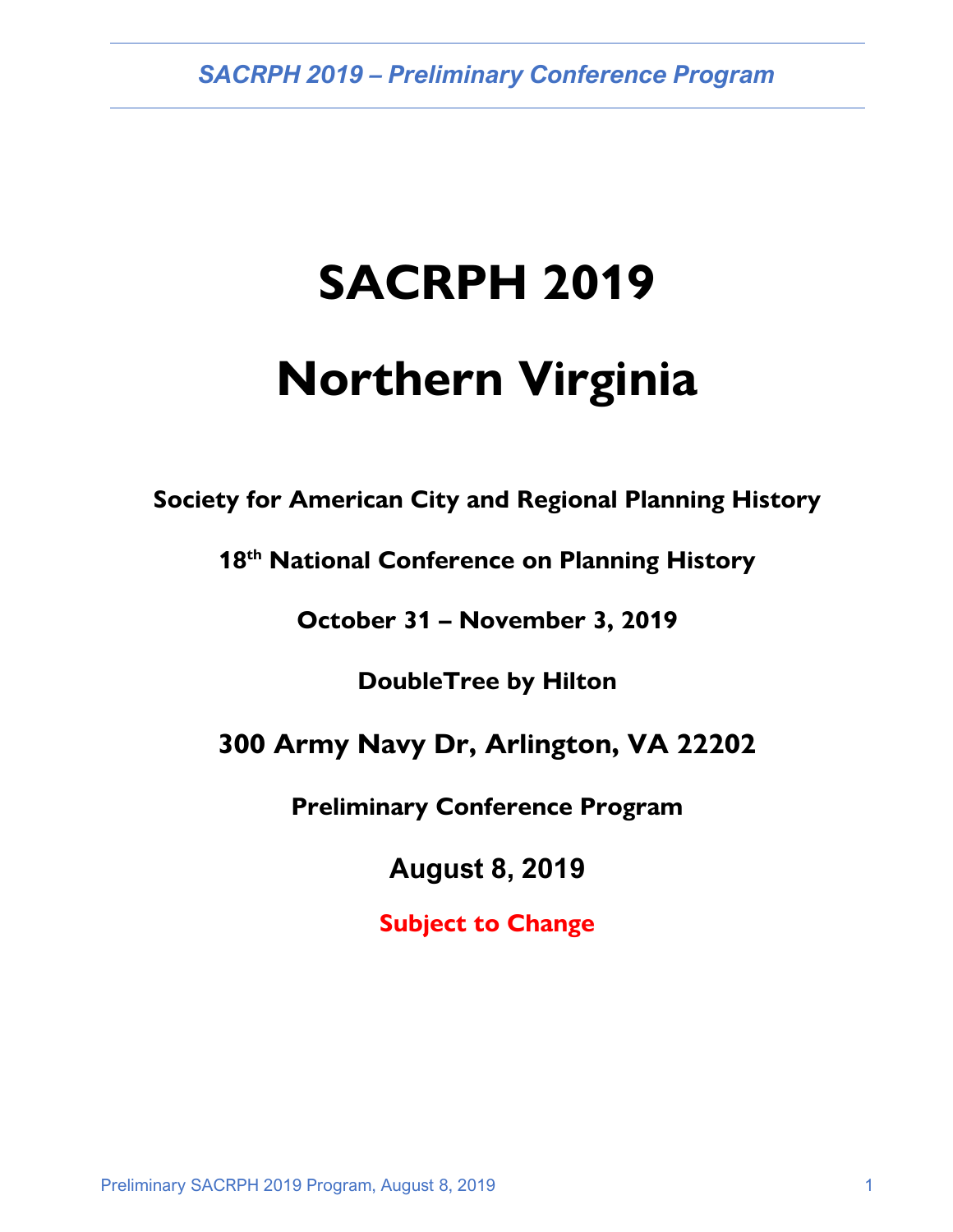## *SACRPH 2019 – Preliminary Conference Program*

### **SACRPH 2019 Schedule-at-a-Glance**

### **THURSDAY, OCTOBER 31**

| Noon $-6:00$ pm                     | <b>Registration Desk open</b>                  |
|-------------------------------------|------------------------------------------------|
| $2:00 \text{ pm} - 5:00 \text{ pm}$ | Tour: Arlington in Transformation              |
| 5:30 pm $- 7:30$ pm                 | Opening Plenary and Reception: Shirlington, VA |

#### **FRIDAY, NOVEMBER 1**

| $7:00$ am $-8:30$ am                 | <b>Continental Breakfast</b>                                              |
|--------------------------------------|---------------------------------------------------------------------------|
| $8:00$ am $-6:30$ pm                 | <b>Registration Desk Open</b>                                             |
| $8:30$ am $-10:00$ am                | <b>Plenary Session</b>                                                    |
| $10:15$ am $-$ Noon                  | Paper Sessions 1                                                          |
| 12:15 pm $-$ 1:45 pm                 | Lunch and Plenary Session                                                 |
| $2:15$ pm $-4:00$ pm                 | Paper Sessions 2                                                          |
| 4:15 pm $-6:00$ pm                   | Paper Sessions 3                                                          |
| 6:30 pm $-9:00$ pm                   | Conference Reception and Program, Historical Terminal A, National Airport |
| $9:00 \text{ pm} - 10:30 \text{ pm}$ | <b>Graduate Student Reception</b>                                         |

#### **SATURDAY, NOVEMBER 2**

| 7:00 am - 8:30 am    | <b>Continental Breakfast</b>                    |
|----------------------|-------------------------------------------------|
| $8:00$ am $-4:15$ pm | <b>Registration Desk Open</b>                   |
| 8:15 am - 10:00 am   | Paper Sessions 4                                |
| $10:15$ am $-$ Noon  | Paper Sessions 5                                |
| 12:15 pm $-$ 1:45 pm | Lunch and Plenary Session                       |
| $2:15$ pm $-4:00$ pm | Paper Sessions 6                                |
| 4:15 pm $-6:00$ pm   | Paper Sessions 7                                |
| 6:30 pm $-$ 8:30 pm  | Awards Ceremony and Reception, DoubleTree Hotel |

#### **SUNDAY, NOVEMBER 3**

| $7:00$ am $-8:30$ am  | <b>Continental Breakfast</b>                                            |
|-----------------------|-------------------------------------------------------------------------|
| $8:30$ am $-12:00$ pm | Sunday Tour A: Edge City and Planned Suburbia: Tysons Corner and Reston |
| $9:00$ am $-12:00$ pm | Sunday Tour B: Arlington Urban?                                         |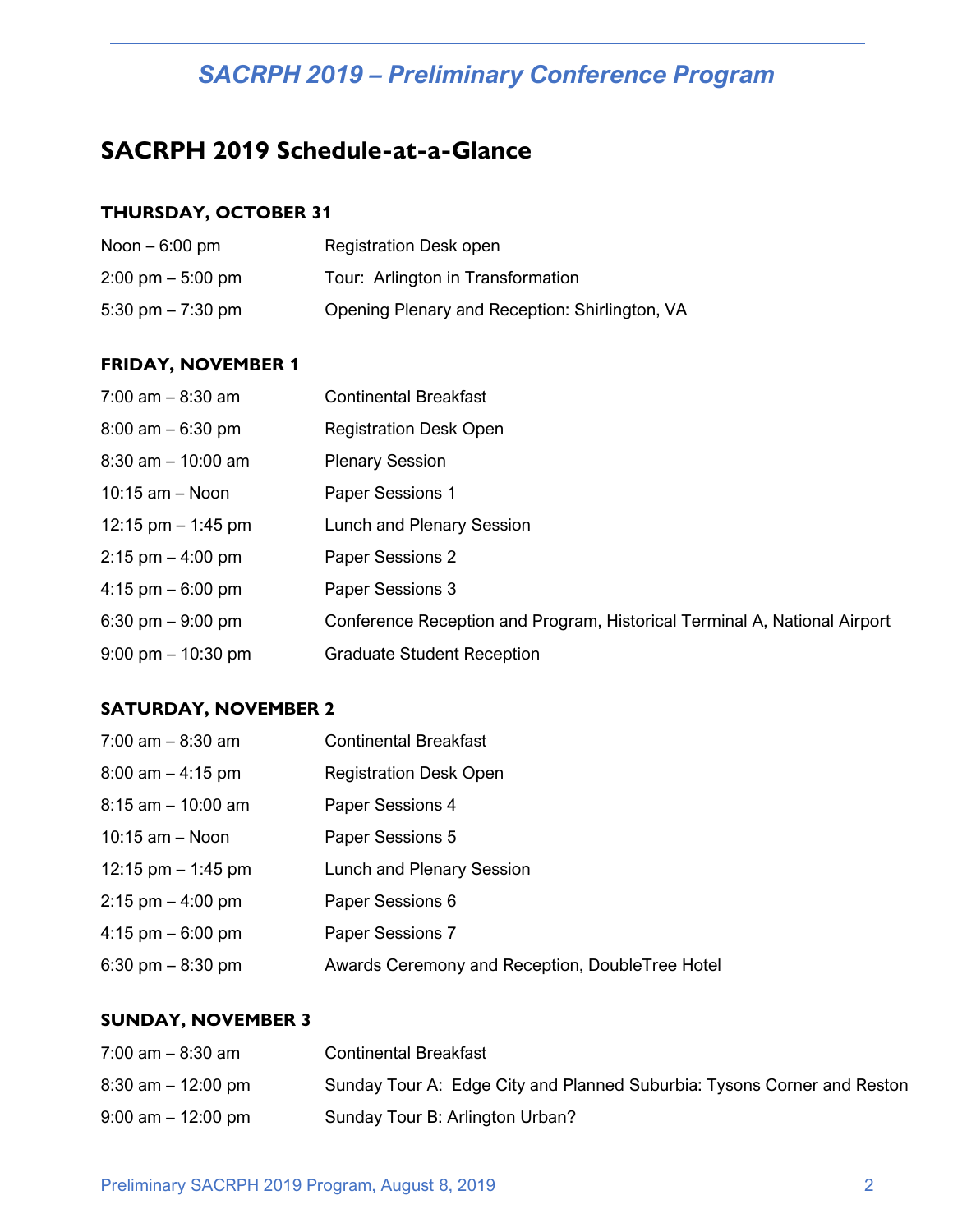### **Thursday, October 31**

### **Registration**

Open from Noon – 6:00 pm

### **Opening Tour, 2:00 – 5:00 pm**

#### **Arlington in Transformation**

This tour examines the innovative planning initiatives undertaken in Arlington County along the Metrorail corridor from Rosslyn to Ballston as well as the communities that coexist with the high density, urban clusters. Some are resilient, such as the Vietnamese community, whose move in the past two decades from the Clarendon neighborhood to the Eden Center area (at the western edge of the county) coincided with gentrification. Other communities have deep roots in regional history and planning, such as the African Americans living in Nauck. Free blacks developed the neighborhood beginning in the mid-1840s and the long-standing community hosted Martin Luther King, Jr., in 1963, at the height of the Civil Rights movement. Columbia Pike, an automobile-oriented, east-west thoroughfare with a variety of housing types and businesses, is today celebrated for its diversity. It, too, is a growth corridor and its once affordable housing is under pressure as real estate values rise across the county.

Join us for on-site tours and discussions with local planners, developers, affordable housing advocates, public artists, and community leaders influencing *Arlington in Transformation* through smart-growth planning and place-making. We will examine the successes, and failures, of planning in Arlington and the risks inherent in pricing out diversity and serving a transient population of foreign nationals, government workers, and military personnel.

The tour is limited to 45 people and will conclude in the Shirlington neighborhood for our opening plenary and reception for all conference participants and accompanying persons.

Tour Facilitators: Robert J. Duffy, FAICP, Planning Director, Arlington County Department of Community Planning, Housing, and Development, and J. Kris Krider, AICP, LEED Green Associate, Planning Supervisor, Arlington County Department of Community Planning, Housing, and **Development**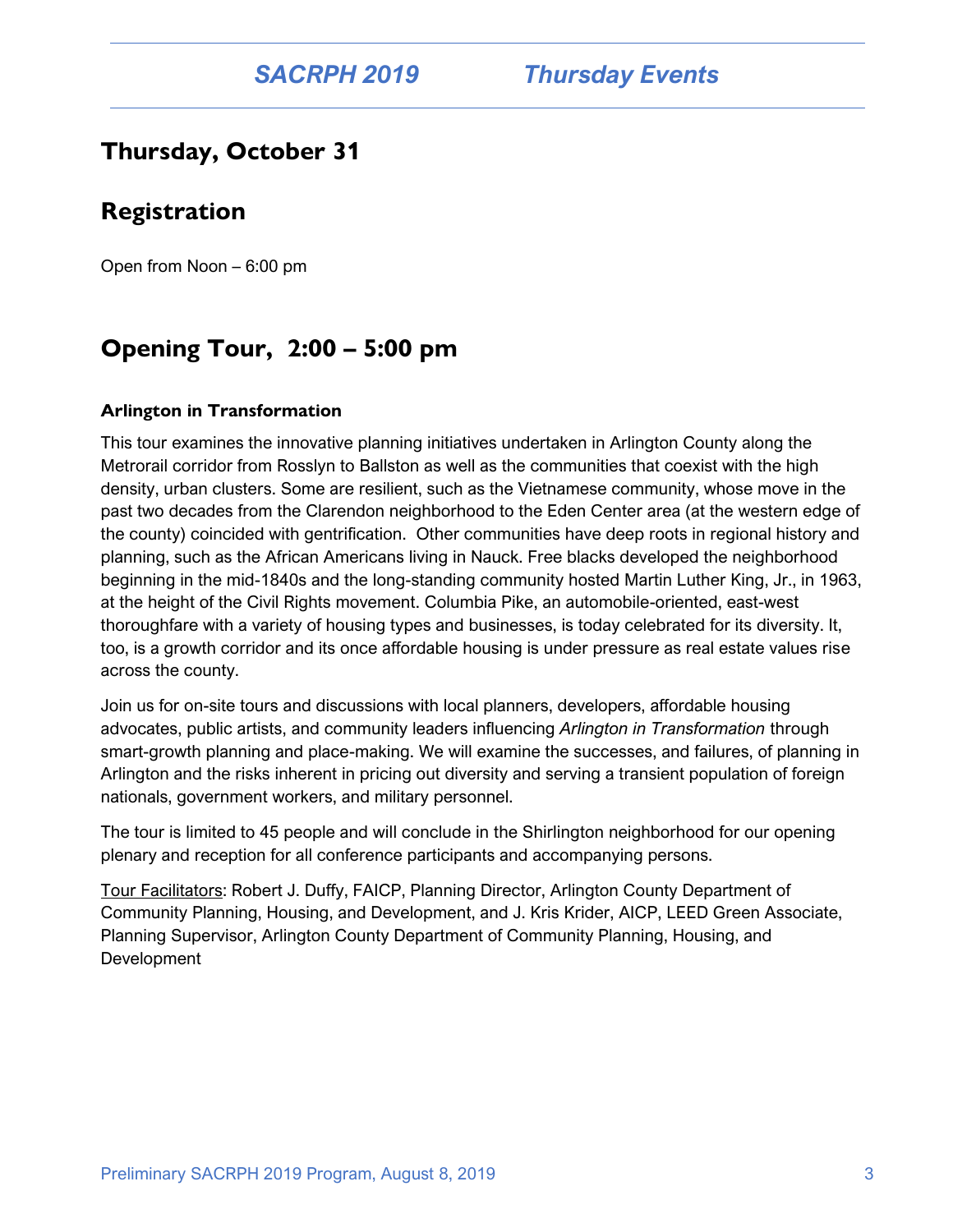### **Opening Plenary and Reception, 5:30 – 8:00 pm**

Location: WETA FM Studio and Production Center, 33939 Cambell Street, Arlington, VA (Shirlington)

### **Immigrant Arlington**

Our opening plenary focuses on the history and present challenges facing facing Arlington's diverse, immigrant-rich communities. The county has substantial populations from Asia (especially Vietnam, Cambodia, the Philippines), Central America (El Salvador, Mexico, Peru), and Africa (Kenya, Ethiopia, Somalia). Our panelists will reflect on the role of immigrants in shaping the space and shape of communities such as Chirilagua, Little Saigon, and Columbia Pike.

A reception of beverages and appetizers will follow the opening plenary and last until 8:00 pm.

A shuttle bus will transport conference attendees from the DoubleTree to Shirlington beginning at 5:00 pm and return participants to the DoubleTree beginning around 7:30 pm.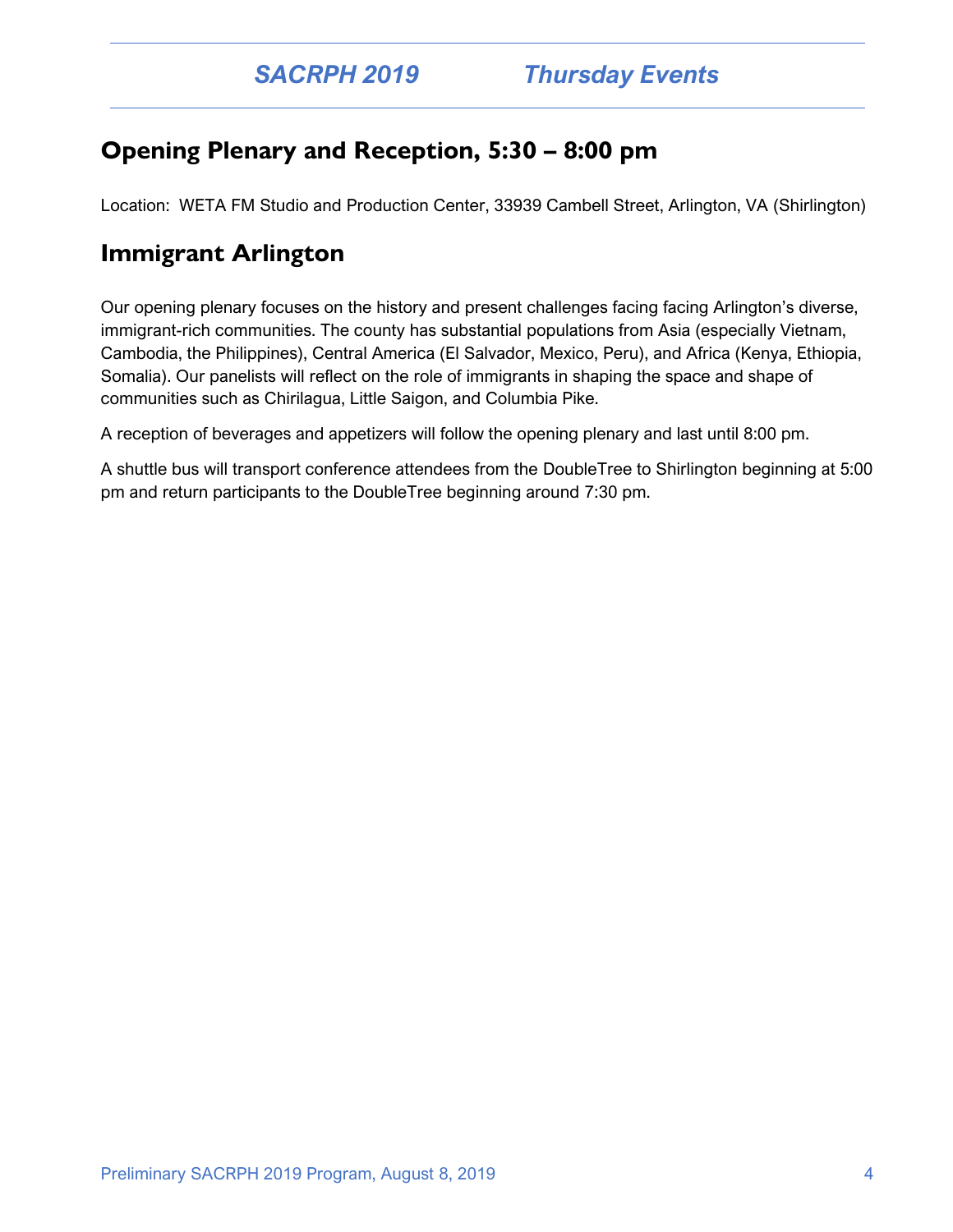### **Continental Breakfast, 7:00 – 8:30 am**

DoubleTree Crystal Ballroom

### **Plenary – Friday, November 1, 8:30 – 10:00 am**

### **A Planning Revival: A Praxis of Public Engagement**

Julian Chambliss, Michigan State University James Benderson, Town Planner, Eatonville, Florida Andrea Roberts, Texas A&M University Fallon Samuels Aidoo, University of New Orleans

In order to bridge the professional and academic sphere, this plenary presents a proposal to the SACRPH membership: develop a theory and practice working group within SACRPH to deepen its public engagement. As a potential example of such engagement, Julian Chambliss has invited James Benderson, the Town Planner of Eatonville, to explain the need for a better understanding of the discriminatory legacies of planning and property in African American heritage communities and to invite SACRPH to participate in conversations with elected officials sponsored by Eatonville at the annual Zora Neale Hurston Festival of the Arts and Humanities.

Then Chambliss, Benderson, Roberts, and Aidoo will engage in a roundtable discussion around an agenda of public engagement and public scholarship for SACRPH.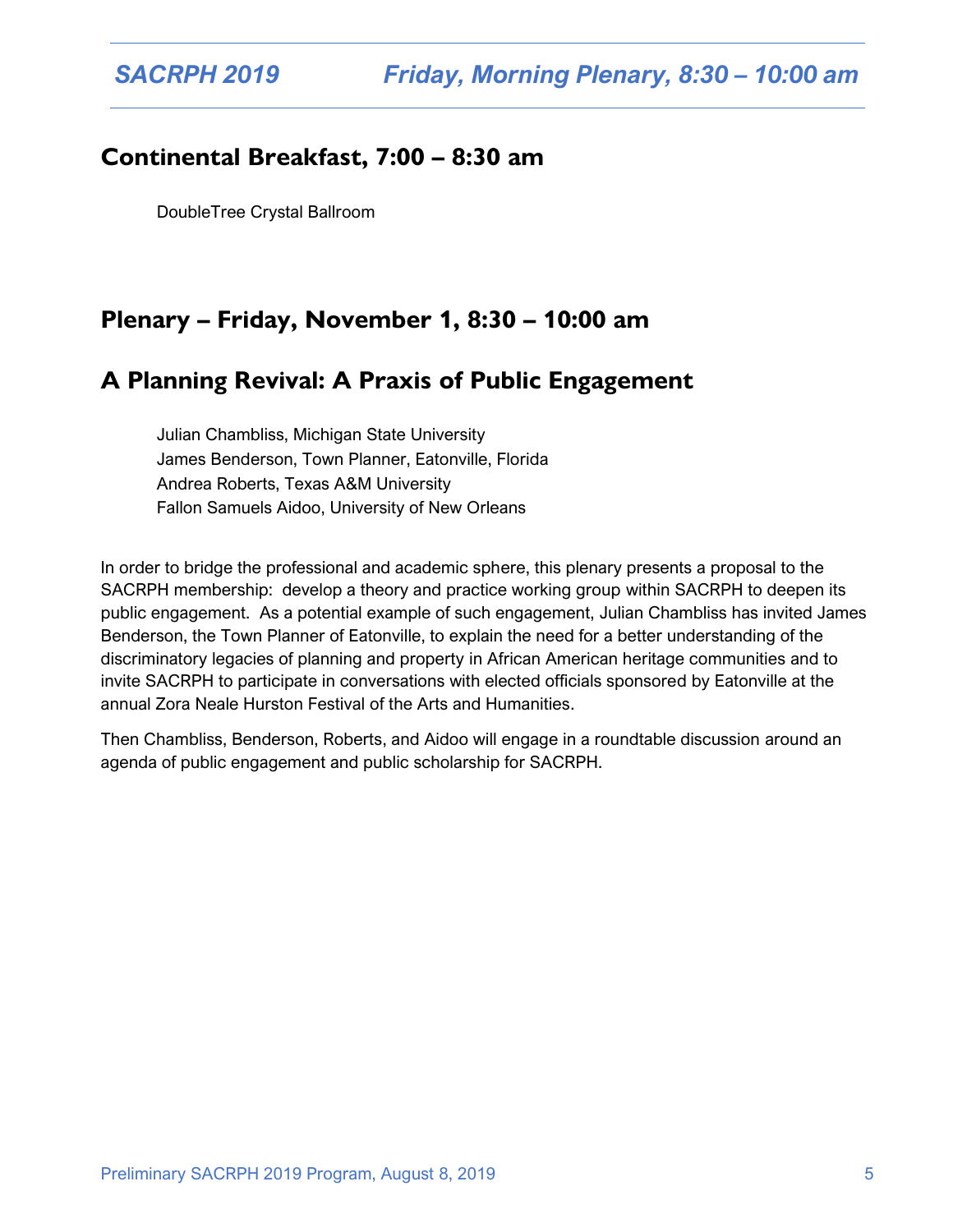#### **#201, Territories of Community Design: Scale and the Spatial Bounding of Collective Life**

Commenter: Paige Glotzer, University of Wisconsin-Madison

Susanne Cowan, Montana State University *Putting Neighborhoods on the Map: Spatializing Community in St. Louis*

Anna Goodman, Portland State University *"We Can't Eat Open Space:" Parks, Participation and Process*

Anthony Raynsford, San Jose State University

*Performative Urbanism and Counterculture AestheticsKarl Linn and the Embodied Politics of the "Neighborhood Commons"*

#### **#210, Planning for Precarity: Racialized Poverty and Retrenchment in Baltimore and Washington, D.C.**

Commenter: Lisa Young, College of Charleston

Robert Thomas Choflet, University of Maryland, College Park *From "Warehouses of Poverty" to the "Rat House": Post-High-Rise Housing Policy in West Baltimore*

Timothy Kumfer, University of Maryland, College Park *"They Obviously Don't Want Us Here" CCNV, the State, and the Struggle over Federal City Shelter*

Rosemary Ndubuizu, Georgetown University *"Reagan's Austerity Bureaucrats: Office of Management and Budget and its Political Tactics of Welfare Disinvestment for Low-Income Black Mothers"*

#### **#212, Histories of (Sub)urban Renewal**

Commenter: Derek Hyra, American University

Willow S. Lung-Amam, University of Maryland, College Park *Equitable Development (In)action: Lessons from Downtown Redevelopment in the Washington, DC Suburbs*

Mary Corbin Sies, University of Maryland, College Park *Critical Responses to (Sub)Urban Renewal: Lakelanders Un-Erase Their Heritage*

Andrew R. Highsmith, University of California, Irvine

*Suburban Gentrification, Hospital Flight,and the New Geography of Health Disparities in Twentieth-Century America*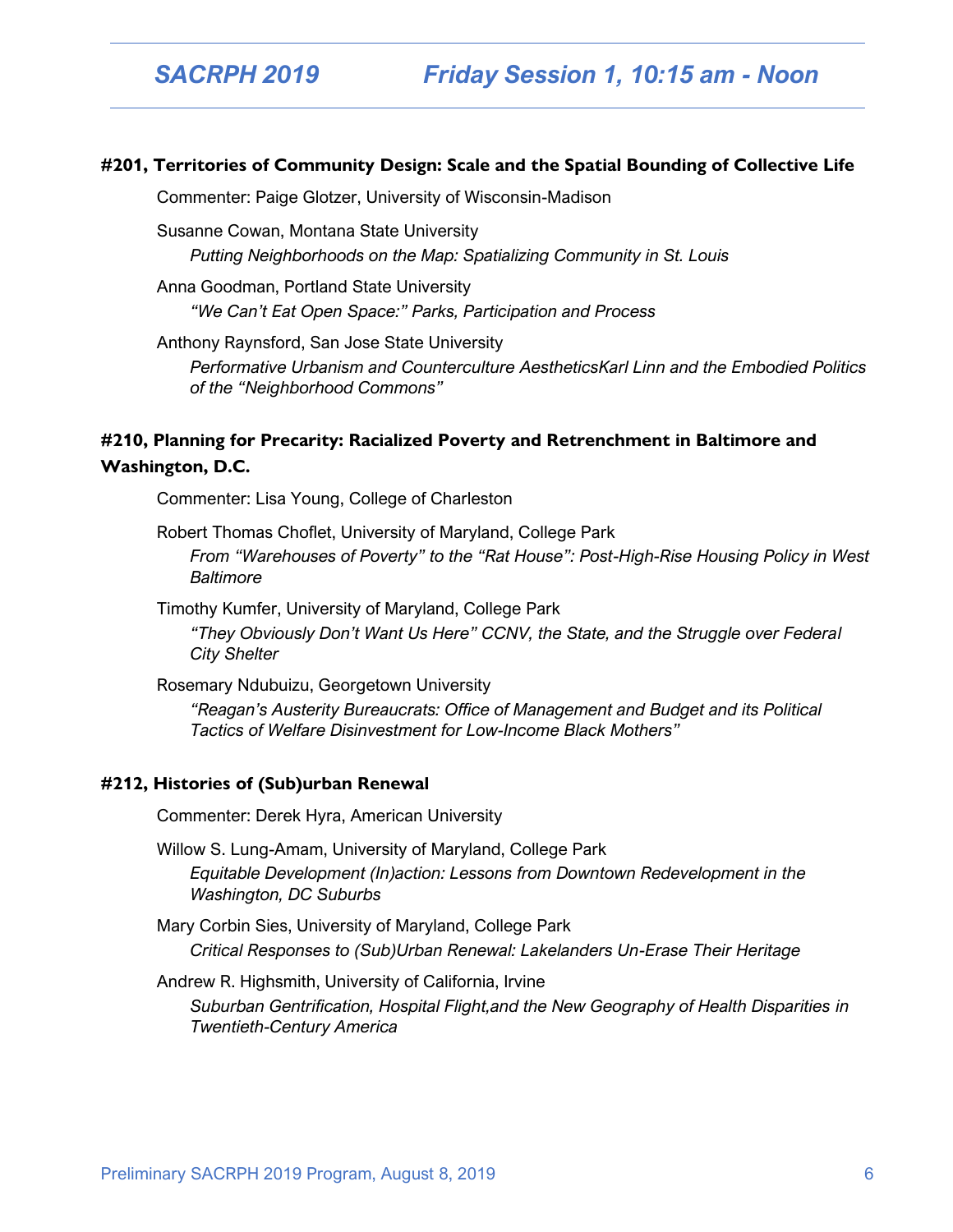#### **#301, Whither Black Spaces? The Planned Survival of Historic African American Settlements**

Fallon Samuels Aidoo, University of New Orleans Andrew Kahrl, University of Virginia

#### **#315, Digital Publishing Now: A Conversation With the Editors of The Metropole, Metropolitics, Platform, and Tropics of Meta**

Hilary Botein, Metropolitics / Baruch College Alex Cummings, Tropics of Meta / Georgia State University Marta Gutman, PLATFORM / City College of New York and the Graduate Center, CUNY Matthew Gordon Lasner, PLATFORM / Hunter College Ryan Reft, The Metropole / Library of Congress

#### **#409, Defining and Debating Transportation Infrastructure and the Public Good**

Commenter: Mark Rose, Florida Atlantic University

Yonah Freemark, Massachusetts Institute of Technology *Should public transit be managed in the realm of transportation policy or urban planning? Debates in the 1960s over the appropriate oversight of the urban transportation program*

Sarah Jo Peterson, Independent Scholar *Urban Highways in the 1950s and 1960s: What were Highway Officials Really Thinking?*

Steven Rugare, Kent State University *Defining the Urban Freeway in Cleveland, 1920-1950*

Robert W. Pfaff, University of Michigan *From Rail to Rubber: A History of Street Rail Conversion in Detroit, Michigan, 1920 – 1965*

#### **#424, Seeing Cities: Planning Technologies in the US**

Commenter: Janet Bednarek, University of Dayton

Sonia Hirt, University of Georgia *Rethinking the Planner's Triangle from a Historical Perspective*

Wes Aelbrecht, Cardiff University

*"My Kind of Town": the role of cameras and reporters in the making of a new Chicago, 1960s –1980s*

#### Christina N. Shivers, Harvard University

*Gaming the System: The Politics of Computational Technologies in Post-War American Planning*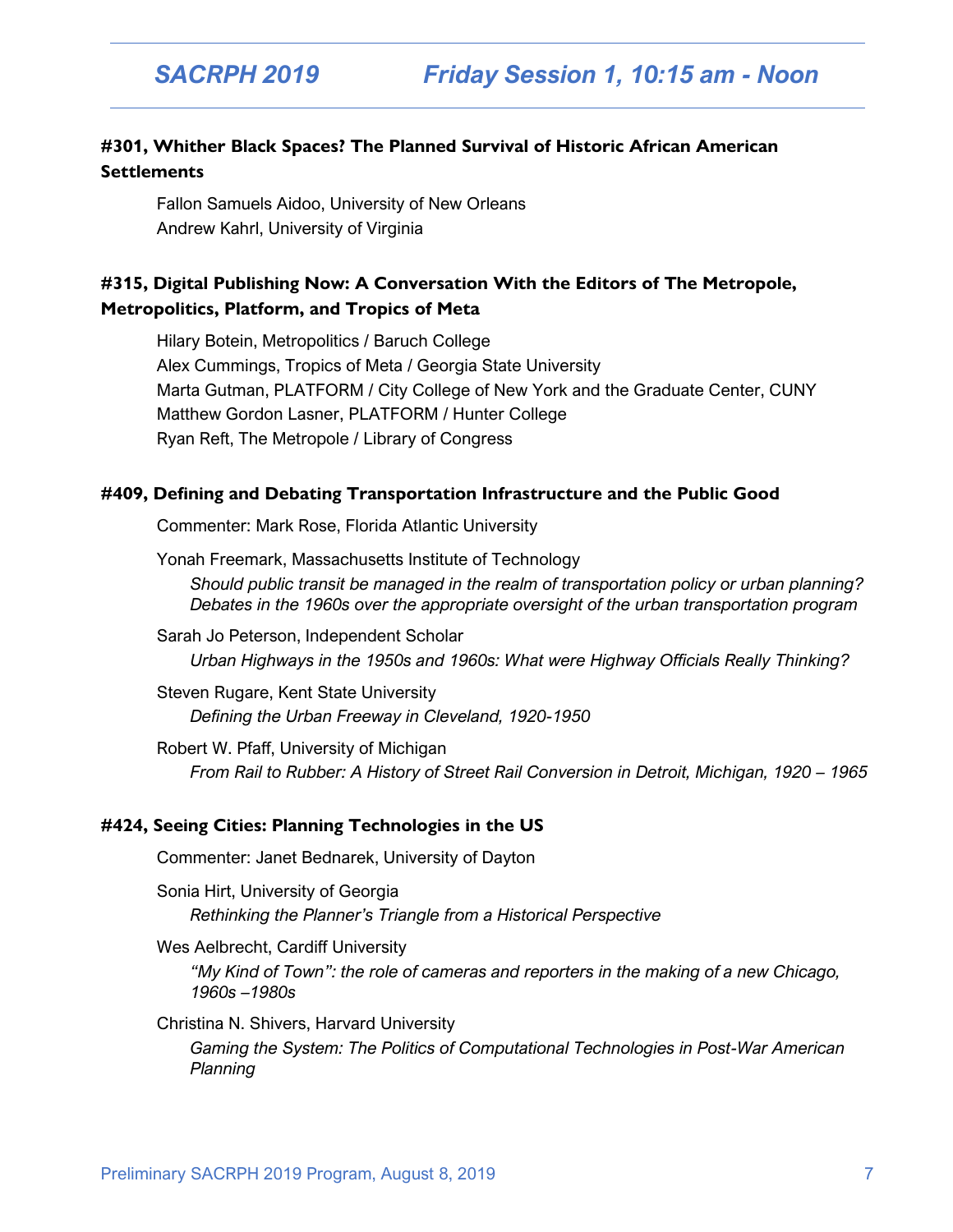#### **#204, The New Military Urbanism: Infrastructures of Power and Struggle**

Commenter: Andrew Friedman, Haverford College

Andrea Miller, University of California, Davis

*The Embattled Urban Ecosystem: The Speculative Value of RacializedThreat in Cyber-Driven Redevelopment"*

Fantasia Painter, University of California, Berkeley *Border Networks & Rhizomatic Cities: Tucson, Arizona and its Fight Against "The Wall"*

Desiree Valadares, University of California, Berkeley *Unlikely Antiquities: Redressing Military Injustice and Refashioning the Vestiges of Warin Hawai'i*

#### **#427, Planning for Sustainability and Health: Theory and Politics**

Commenter: Kevin McQueeney, Rutgers University

Sabrina Shafique, University of Kansas

*"Calcutta, A Breeding Spot for Cholera and Communism": Catherine Bauer, the Ford Foundation, and the Cold War Modernization of Postcolonial India, 1951-1974*

John D. Fairfield, Xavier University

*An Expansive Green New Deal: From Urban to Regional Sustainability*

George Aumoithe, Princeton University

*Healthcare and the Transformation of the Planning, Programming, and Budgeting System, 1965-1974*

Garrett Dash Nelson, Dartmouth College, Department of Geography

*From "Ecology of Society" to "Ecology and Society": Trajectories of Organicism in Planners' Social Theories*

#### **Local Arrangements Mobile Workshop 1: Preserving Alexandria: Historic Renewal and Redeveloped History**

During Panel Session 1, this bus and walking workshop will travel from the DoubleTree Hotel by bus to Old Town Alexandria, where we will examine City Hall/Market Square and the evolution of the working waterfront. The workshop will interrogate the two as case studies in restoration, reuse, and urban renewal in the nation's third oldest historic district. On-site analysis raises questions of what is – and was – considered historic and of how city planning approaches are measured over time. The walk begins at City Hall and continues east to the waterfront. We then walk from the Torpedo Factory along the shoreline to Windmill Hill Park, before returning to the DoubleTree. Join us on a journey into planning history within a context of historic preservation and a discussion of national trends and local experience in George Washington's hometown.

Mobile Workshop Facilitators: Carrie Beach, Division Chief, City of Alexandria Department of Planning and Zoning; Catherine K. Miliaras, AICP, Principal Planner, Historic Preservation, City of Alexandria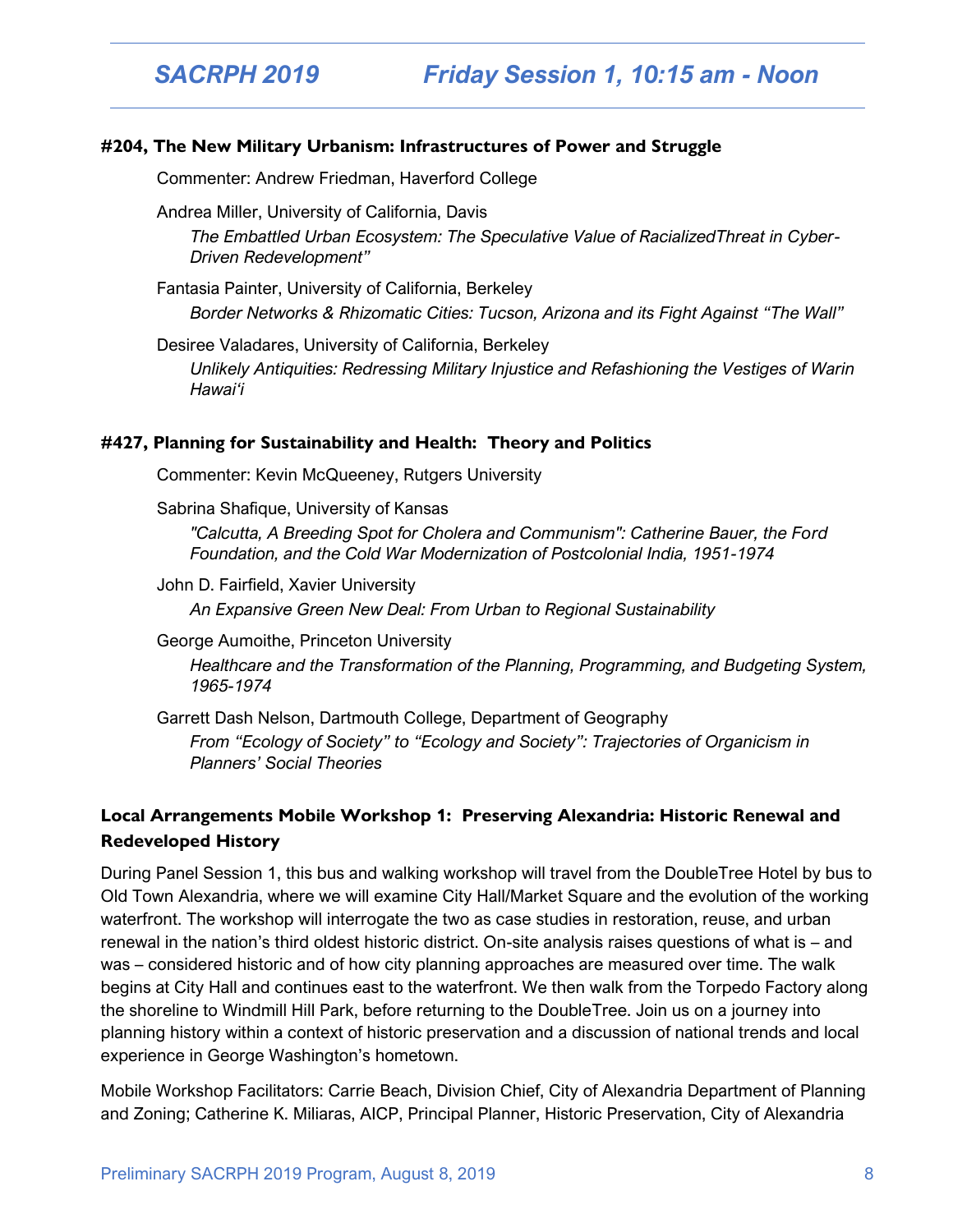## *SACRPH 2019 Friday Session 1, 10:15 am - Noon*

Department of Planning and Zoning; John H. Sprinkle, Jr., PhD, Bureau Historian, National Park Service.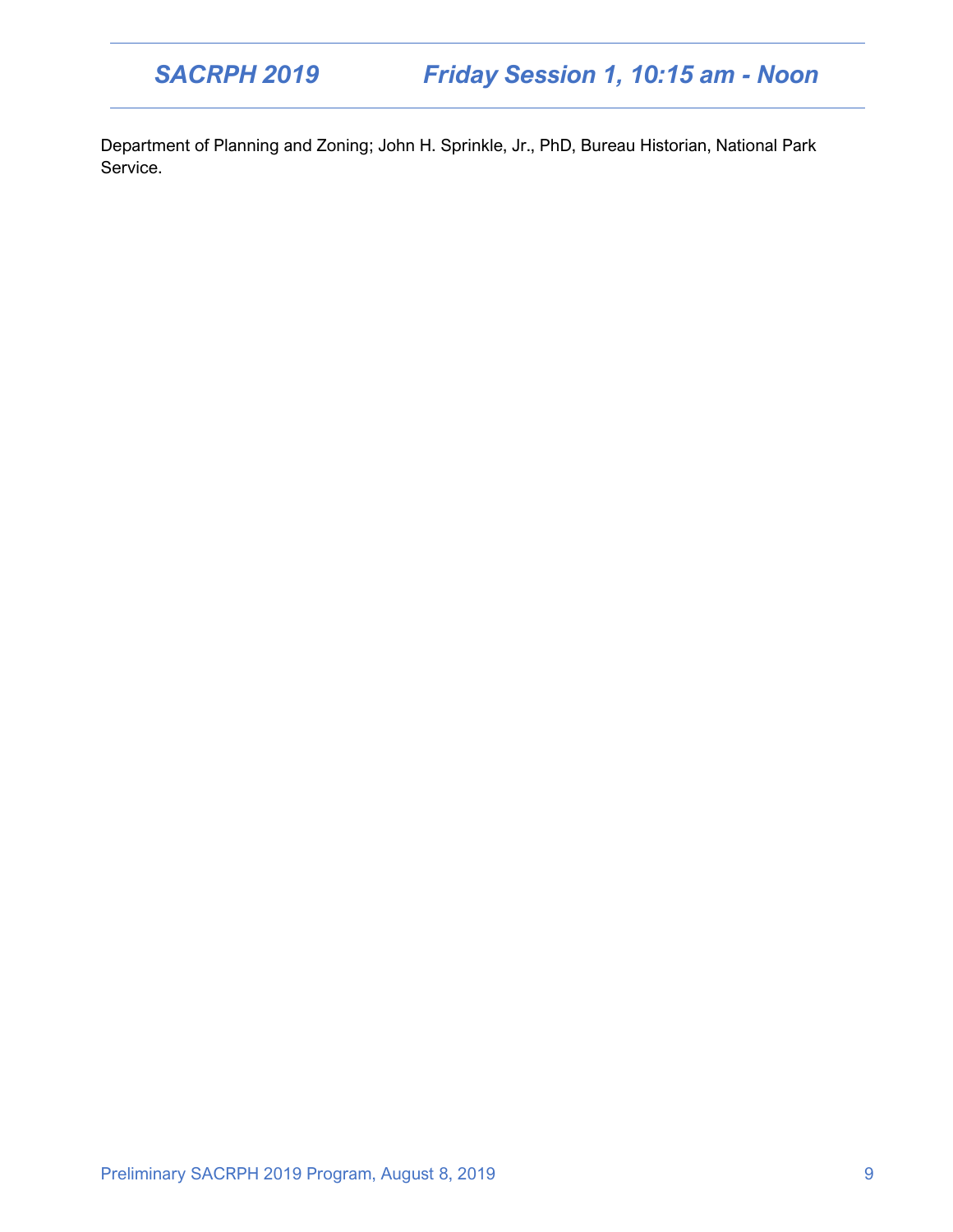### *Edge Cities* **Revisited**

Joel Garreau, The Garreau Group

In 1991, journalist Joel Garreau published *Edge City: Life on the New Frontier*, a look at large-scale developments in suburban areas across the U.S., what he calls "information age, 21st-century nodes where the majority of Americans now live, work, play, pray, socialize, shop, grow up and grow old." Garreau labeled Tysons Corner, a Fairfax County suburb (and the subject of a SACRPH tour on Sunday) the "quintessential" edge city. Join us for a presentation and conversation with Garreau as he reflects on his 1991 book and looks to the future of cities.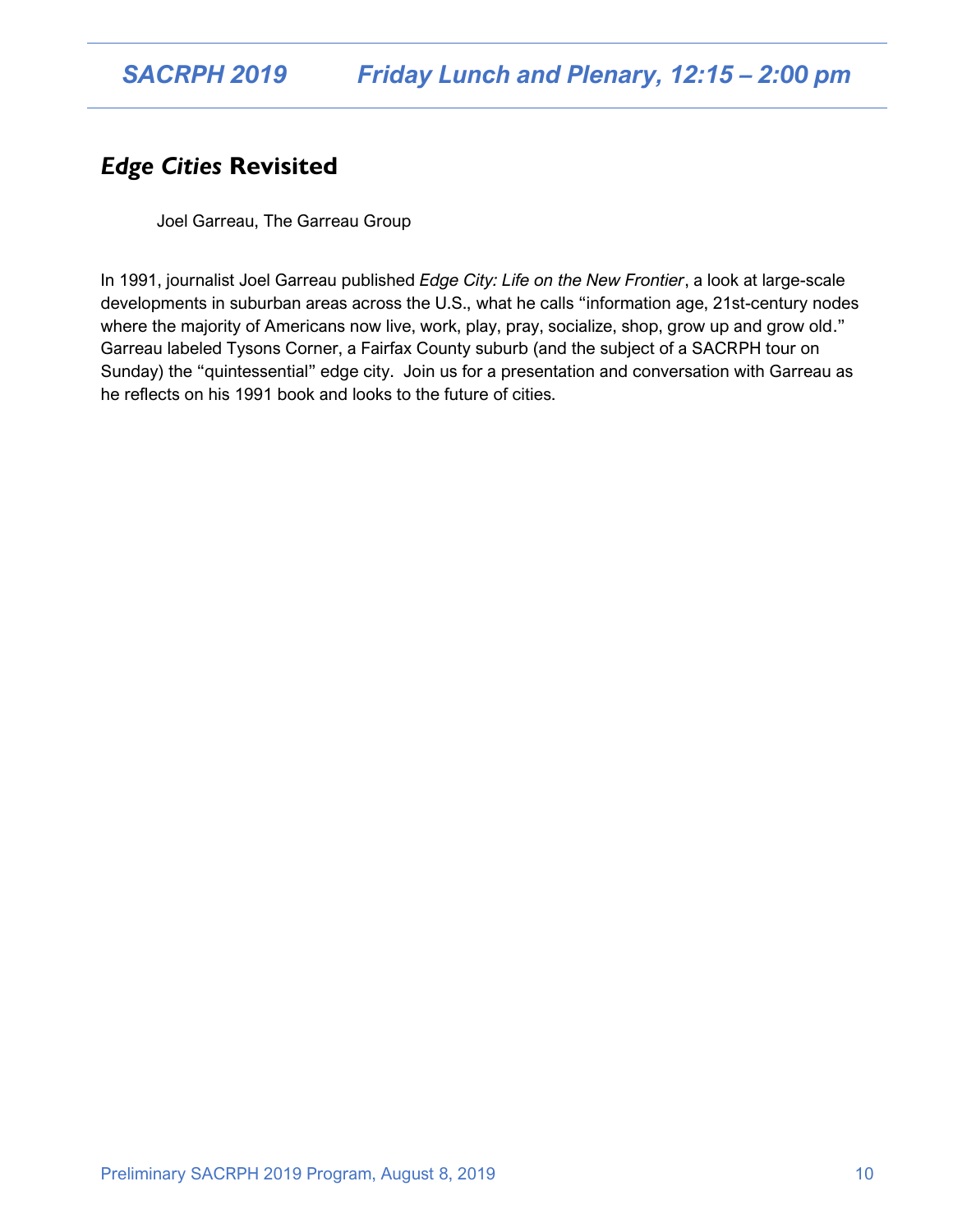#### **#418, Labor, Business, and Industry in Land Use History**

Commenter: Lizabeth Cohen, Harvard University

Vyta Baselice, George Washington University *Making Rock Pay: Cement Industry, Labor, and Urban Planning in the Lehigh Valley*

Keith D. Revell, Florida International University

*Zoning Miami Beach: Municipal Regulation, Business Competition, and the Making (Though Not Quite Planning) of the Leisure Landscape, 1930-1965*

Marci M. Clark, JDS Development Group *Branding Architecture: I. M. Pei, William Zeckendorf, and the Power of the Press*

#### **#213, Mean Streets: Crime and the Remaking of Urban Space in 1980s Europe**

Commenter: Themis Chronopoulos, Swansea University

Sam Wetherell, University of York *Privatization Begins at Home: Criminology and Public Housing in Postwar Britain*

Lotte F.M. Houwink ten Cate, Columbia University *Sex and the City of Amsterdam: a Feminist Reappraisal*

Divya Subramanian, Columbia University *Crime, Space, and Imperial Place-Making in 1980s Glasgow*

#### **#211, Tenant Organizing: Then and Now**

Commenter: Kristin Szylvian, St. John's University

Francesca Russello Ammon, University of Pennsylvania *Tenant Activism toward Conservation and Co-operation in Milton-Park, Montreal*

Rosemary Nonye Ndubuizu, Georgetown University *The Problem Family as the Disposable Family: Examining Disciplinary Housing Governance and its Impact on Low-income Black Women Rent Strikers*

Akira Drake Rodriguez, University of Pennsylvania *The Radical Legacy of Public Housing Tenant Organizing in Atlanta*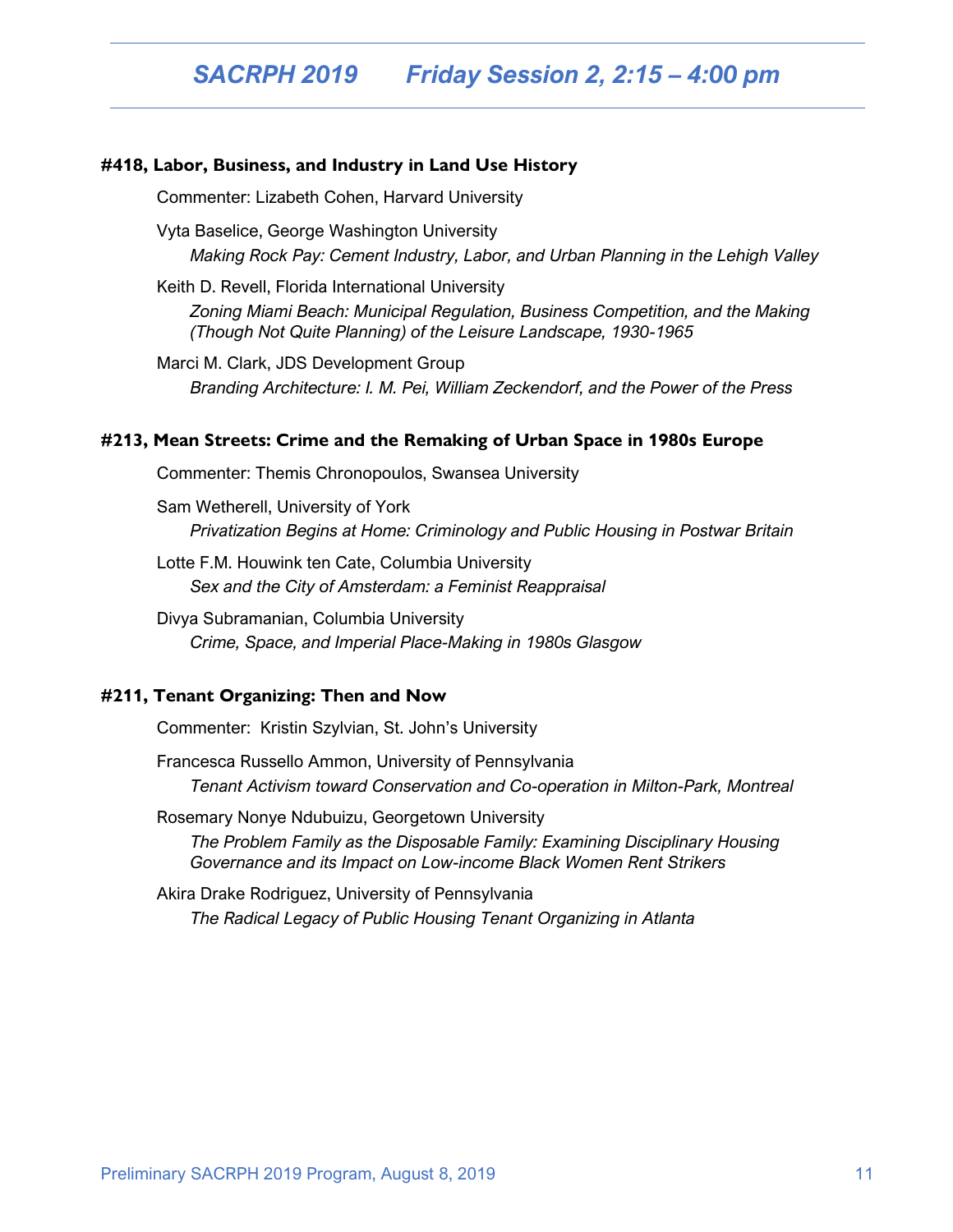### *SACRPH 2019 Friday Session 2, 2:15 – 4:00 pm*

#### **#203, Comics and the Urban Imaginary: Place, Space, and the Evolution of the City**

Commenter: Mauricio Fernando Castro, Centre College

Julian C. Chambliss, Michigan State University *Visualizing the Comic Book City: Locality and Urban Imaginary*

Walter D. Greason, Monmouth University *Cities Imagined: The Secret Origins of Imperial and Colonial Cities*

Grace Gipson, University of Rochester *The Life and Times of Martha Washington's as seen through Chicago's Dystopic Cabrini-GreenHousing Project*

Matthew Teutsch, Piedmont College *Luke Cage, Stagolee, and the Importance of Myth*

#### **#310, Planning, Race, and Development in Washington as a City of Capital**

Howard Gillette, Rutgers University, Camden Susanna Schaller, City College of New York Johanna Bockman, George Mason University Kathryn R. Howell, Virginia Commonwealth University Derek Hyra, American University George Derek Musgrove, University of Maryland, Baltimore County

#### **#421, Land Use and the Built Environment**

Commenter: Zachary Schrag, George Mason University

Monica M. Gann, Savannah College of Arts and Design *Justice in Flux: The Roving and Evolving Early Court Houses of Savannah, Georgia*

Kelly Anne Gregg, University of Toronto *Placing the North American pedestrian mall concept within the legacy of downtown urban renewal*

Joel E. Black, University of Florida *The Billboard Cases*

#### **#304, Writing the Histories of Urban Airports: A roundtable on the current state and future of research**

Mark A. Beirn, Washington University in St. Louis Owen Gutfreund, Hunter College, City University of New York Nils Guettler, ETH Zürich Bret Edwards, University of Toronto Janet Bednarek, University of Dayton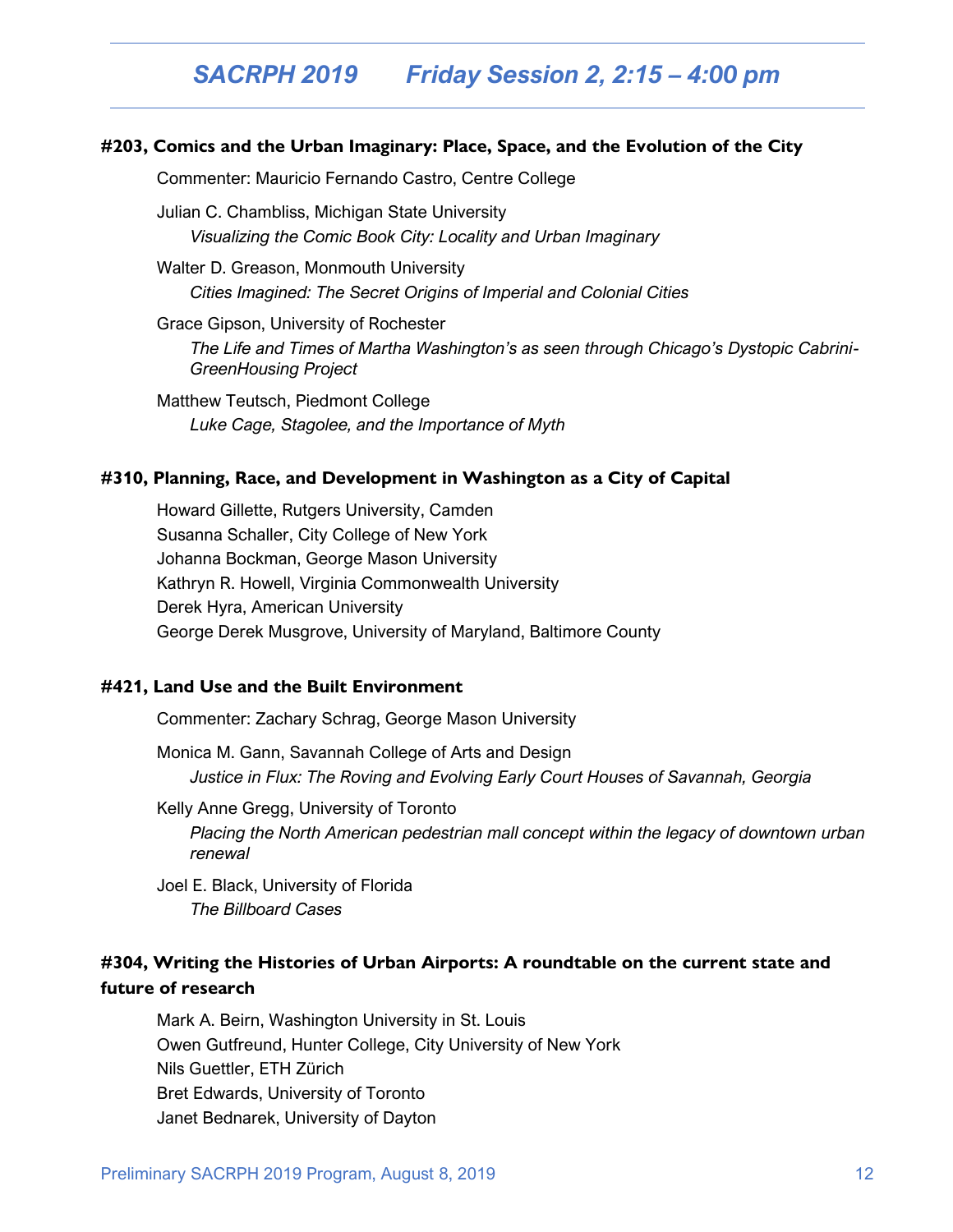### *SACRPH 2019 Friday Session 2, 2:15 – 4:00 pm*

Nicholas Dagen Bloom, New York Institute of Technology

#### **#428, Investing in Neighborhood Development**

Commenter: Victoria Wolcott, University at Buffalo

Daniel Holland, University of Pittsburgh *On the Edge of Gentrification: Urban Transformation of Pittsburgh, 2000-2010*

Charles Starks, University of Pennsylvania *When the Depression Came to Fort Lee: Replanning, Downzoning, and Stabilizing a Suburb*

Nicholas Shatan, Massachusetts Institute of Technology *Out in the country, yet right in the city: where and why the FHA insured multifamily housing, 1938 - 1959*

Kimberly Bender, Heurich House Museum, and Neil Flanagan, Maginniss + del Ninno Architects *Belmont: The lost plan for a black Chevy Chase*

#### **#436, NEH Funding: Opportunities, Strategy, Guidance**

Commenter: D. Bradford Hunt, Newberry Library Jeff Hardwick, National Endowment for the Humanties Deborah Hurtt, National Endowment for the Humanities

#### **#408, Whose Streets? Race, Class, and Democracy on the Road**

Commenter: Sarah Jo Peterson, Independent Scholar

Rebecca Coleen Retzlaff, Auburn University *Sam Engelhardt and the Alabama Highway Department, 1959-1963*

Brian Ladd, University at Albany *Class privilege, road rage, and the 18th-century origins of the automotive street*

J. Mark Souther, Cleveland State University *"Something We've Always Had but Haven't Appreciated": The Blessing and Curse of Extremely Wide Streets in Augusta, Macon, and Columbus, Georgia*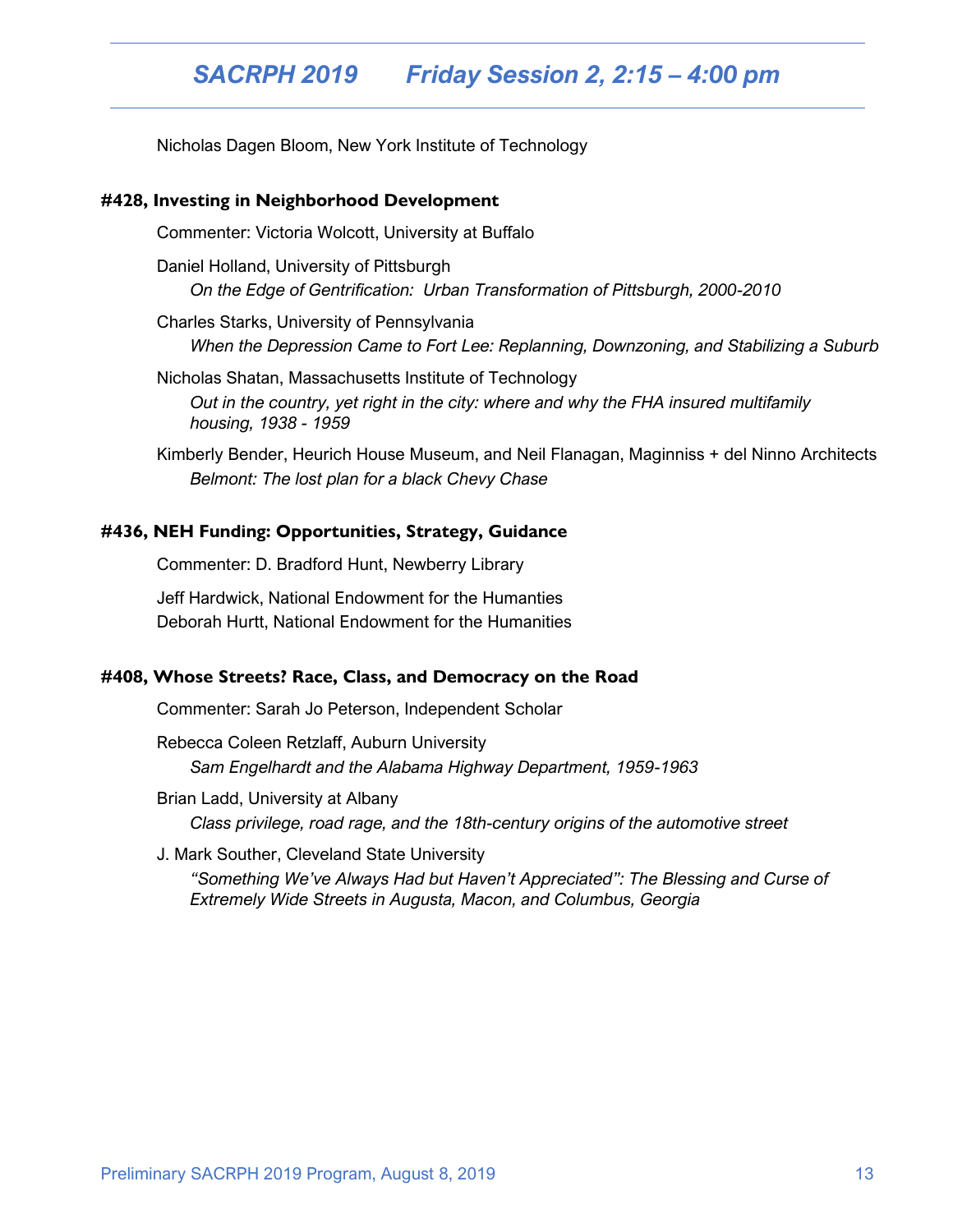#### **Local Arrangements Mobile Workshop 2: Crystal City to National Landing**

During Panel Session 2, this walking workshop will examine the development of Crystal City in the 1960s and its revitalization in the 2000s. The architectural landscape of Crystal City with its superblocks, concrete, and underground shopping is distinctive to the region and, in some ways, anticipated the contained living and office spaces constructed in the decades that followed. We will visit interiors of buildings in Crystal City and Pentagon City and discuss the place-making initiatives of the postwar period, and today, in the context of transit-oriented Smart Growth, the arrival of Amazon, and the rebranding of the area as National Landing. Participants will meet in the lobby of the DoubleTree Hotel to begin their walk.

Mobile Workshop Facilitators: Robert J. Duffy, FAICP, Planning Director, and J. Kris Krider, AICP, LEED Green Associate and Planning Supervisor, Arlington County Department of Community Planning, Housing, and Development

#### **Local Arrangements Tour: The Pentagon**

During Panel Session 2, a tour of the Pentagon will be offered. Participants will travel by shuttle to the Pentagon for a guided tour lasting one hour. Before arriving on site, participants will be briefed by Alan P. Capps, PhD, George Mason University, on the building history in the context of civil-military relations, bureaucratic politics, and regional planning design.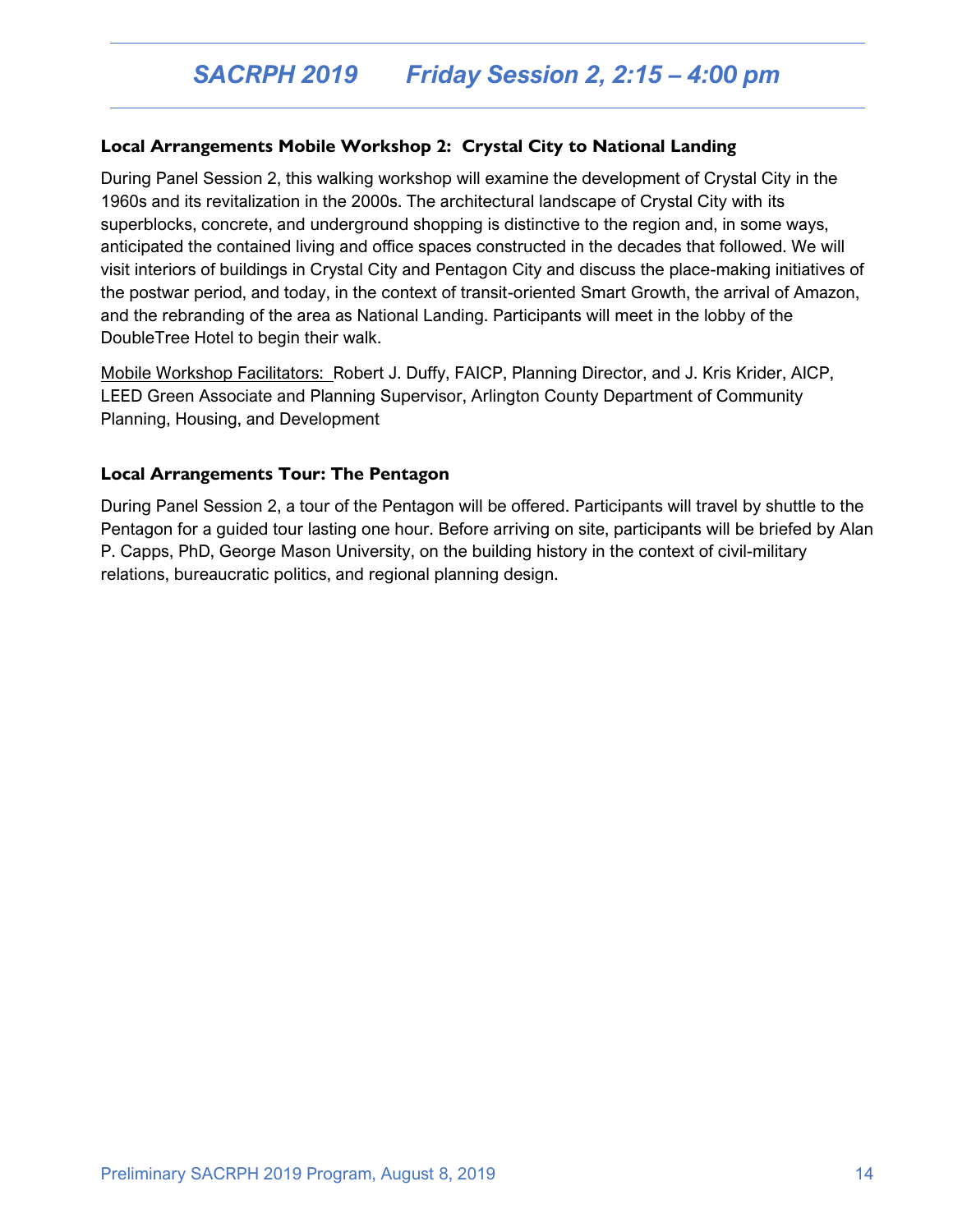#### **#433, Racialized Bodies and Public Policy: Spatial Politics, Public Services, and Surveillance**

Commenter: Johanna Fernandez, Baruch College

Patrick David Cooper-McCann, Wayne State University *The Politics of Rescaling Urban Park Provision*

Candace Layne Borders, Yale University *Politics of Refusal: Black Women's Public Housing Activism*

DeAnza Cook, Harvard University *CEASE FIRE: Race, Risk, and the Rise of Problem-Oriented Policing, 1968-2018*

#### **#437, Shaping the Field of Planning History**

Commenter: LaDale Winling, Virginia Tech

Sarah M. Dreller, Society of Architectural Historians *Planning Historians and the SAH Data Project*

Eliana AbuHamdi Murchie, Massachusetts Institute of Technology *Global Architectural History Teaching Collaborative: Digital Library & Grant Opportunities*

Deborah Hurtt, National Endowment for the Humanties *Planning History in an Interdisciplinary Context: Two Grant Programs*

### **#307, Plans, Constructions, and Movements: An Inquiry on Deviance, Infrastructure, and Displacement**

Devin Michelle Bunten, Massachusetts Insititute of Technology Karilyn Michelle Crockett, Massachusetts Insititute of Technology Akira Drake Rodríguez, University of Pennsylvania

#### **#311, Historical Perspectives on Contemporary Gentrification Debates**

Amanda Boston, New York University Themis Chronopoulos, Swansea University Brian Goldstein, Swarthmore College Kwame Holmes, Bard Prison Initiative Johana Londoño, University at Albany Aaron Shkuda, Princeton University Andrew K. Sandoval-Strausz, Penn State University

### **#303, Roundtable on Colin Gordon,** *Citizen Brown: Race, Democracy, and Inequality in the St. Louis Suburbs*

Colin Gordon, University of Iowa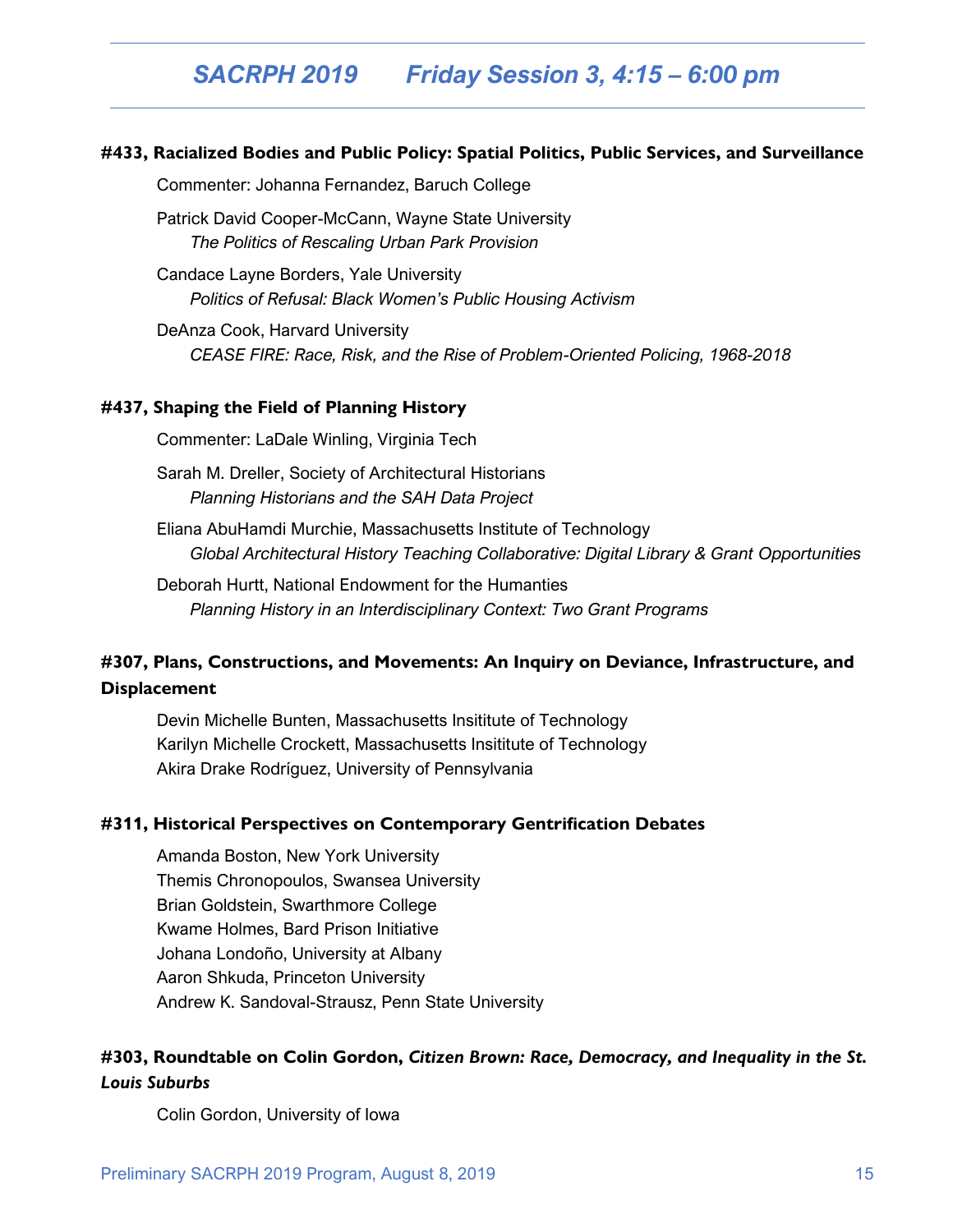### *SACRPH 2019 Friday Session 3, 4:15 – 6:00 pm*

Andrew Kahrl, University of Virginia Lily Geismer, Claremont McKenna College Michelle Wilde Anderson, Stanford Law School

#### **#401, The Economics of Preservation**

Commenter: Patrick Haughey, Savannah College of Art and Design

Kenneth Alyass, Harvard University *"This House is Endangered": Preservation Wayne and the Fight for the Mackenzie House*

Anisha Gade, Independent Researcher

*My Grandfather's Photo as a Development Impact Fee Program: Bringing Immigrant Community Archives into Conversation with Pro Forma Financial Analyses*

Angela Shope Stiefbold, Universtiy of Cincinnati *Farms or Houses? Planning for Rural Character Preservation in Bucks County, Pennsylvania*

#### **#434, North by South: Race, Urban Space, and Migration**

Commenter: Joe Trotter, Carnegie Mellon University

Thomas Craig Doser, University of Houston *Jim Crow Sprawl: Annexation and Environmental Racism on Houston's Urban-Rural Fringe*

Alison Isenberg, Princeton University *Geographies of Terror and Resistance in the Railroad Towns of the New South, 1880s-1920s*

Jessica Levy, University of Virginia *Booker T's Ghost: Geographies of Racial Uplift during the Great Migration*

#### **#403, Approaches to the Project of Democracy**

Commenter: Gabrielle Bendiner-Viani, The New School

Jon Ritter, New York University

*"A Parliament of Neighbors": Social Centers, Economic Development, and Public Participation in Progressive Era U.S. Cities*

Md Ratin, OpenLab Stockholm

*Louis I Kahn's initial perception and manifestation of democracy in the national assembly building : Myth and Reality*

#### Meredith Drake Reitan, University of Southern California

*Polishing a Diamond: Public Space and Institutional Collaboration in Late-20thc Los Angeles*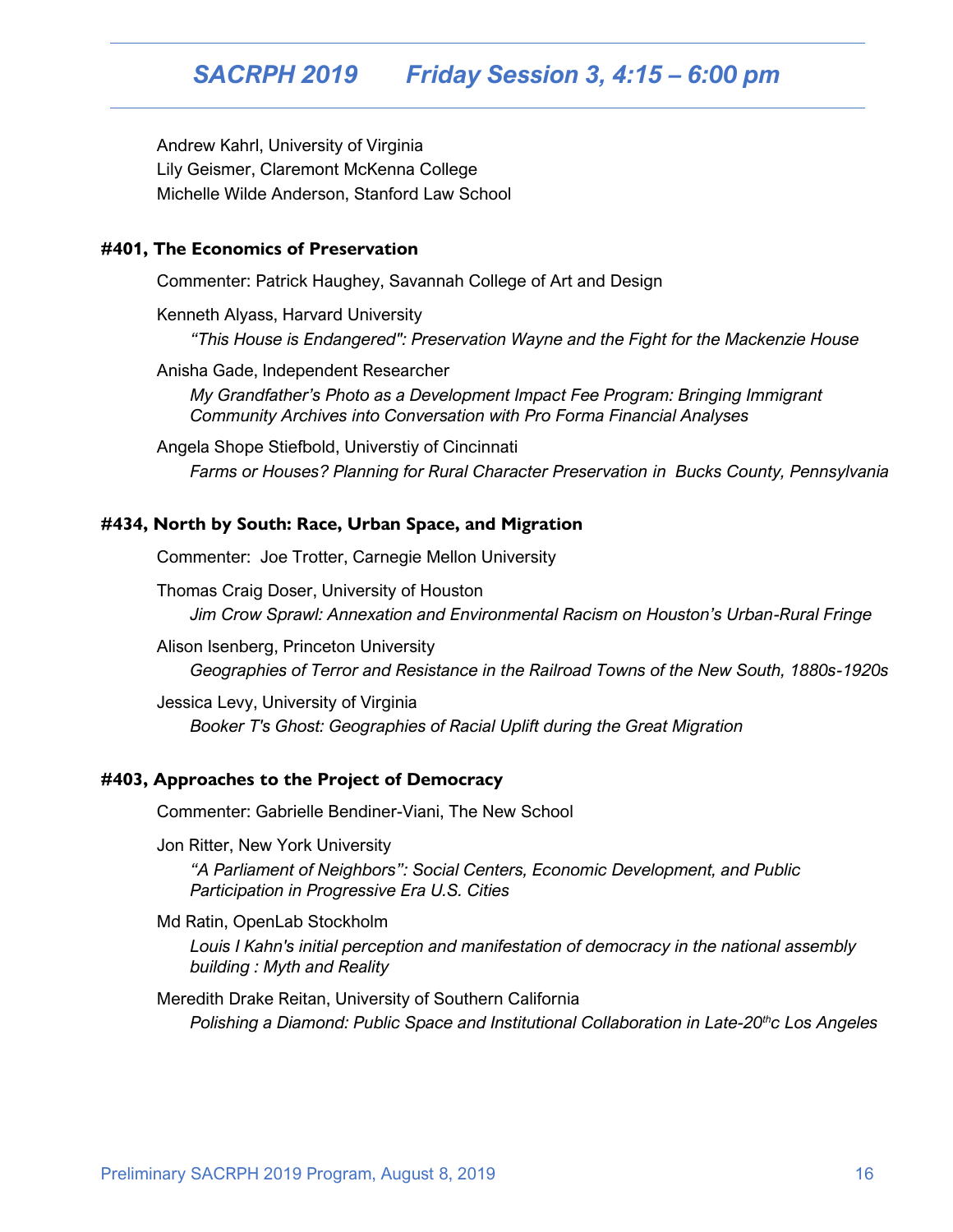## *SACRPH 2019 Friday Session 3, 4:15 – 6:00 pm*

#### **#404, Curated Spaces and Curatorial Practices**

Commenter: Rebecca Coleen Retzlaff, Auburn University

Robert Freestone, University of New South Wales, and Owen Gutfreund, Hunter College *Promoting planning in New York City: from the planning exhibition of the 1910s to the city lab of the 2010s*

Trude Renwick, University of California, Berkeley *Global Icon to Curated Thainess: An examination of malls and spirituality in Bangkok*

Celestina Puyal Boncan, University of the Philippines Manila *Spaces and Places: Institutions for the Care of the Sick in the Philippines in the 19th Century*

#### **#438, The Urban Revolution in Global Context**

Commenter: TBD

Robert Fishman, University of Michigan

*Planning for a World of Cities: the "second urban revolution" and the urbanization of humanity, 1780 – present*

Carl Nightingale, University at Buffalo

*Planetary Urbanization for Historians: a Response to Brenner and Schmid's Seven Theses*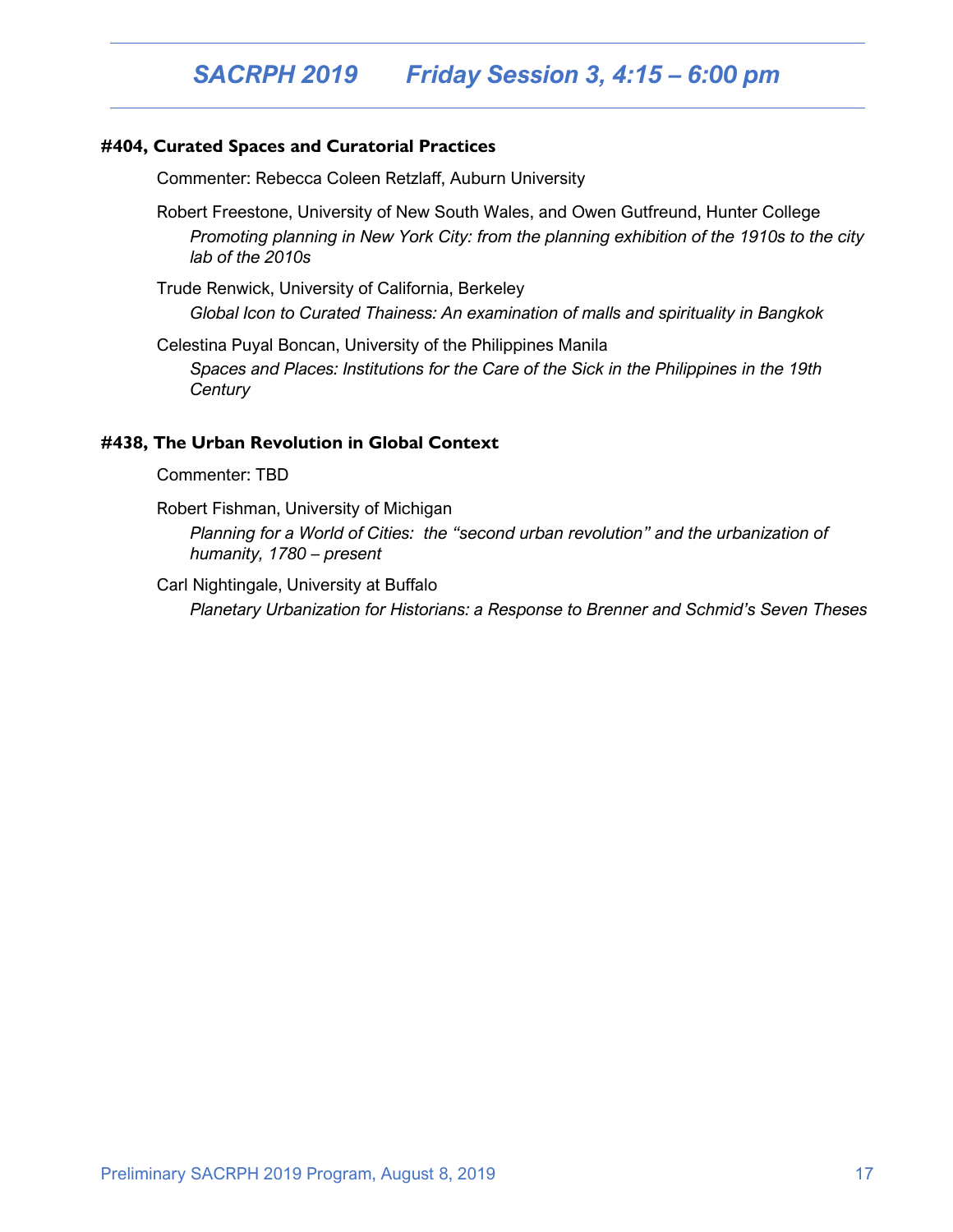### **Friday Reception and Conversation**

Join us in Historic Terminal A, the former main terminal of National Airport and now an event space, for a SACRPH Reception and Program featuring Keeanga-Yamahtta Taylor in conversation on her forthcoming book, *Race for Profit: How Banks and the Real Estate Industry Undermined Black Homeownership* (University of North Carolina Press, October 2019).

A reception will proceed the program, with coffee and dessert to follow.

Shuttle buses will be available from the DoubleTree Hotel, beginning at 6:15 pm, and running regularly until 9:00 pm. (The Airport is also accessible by Metro).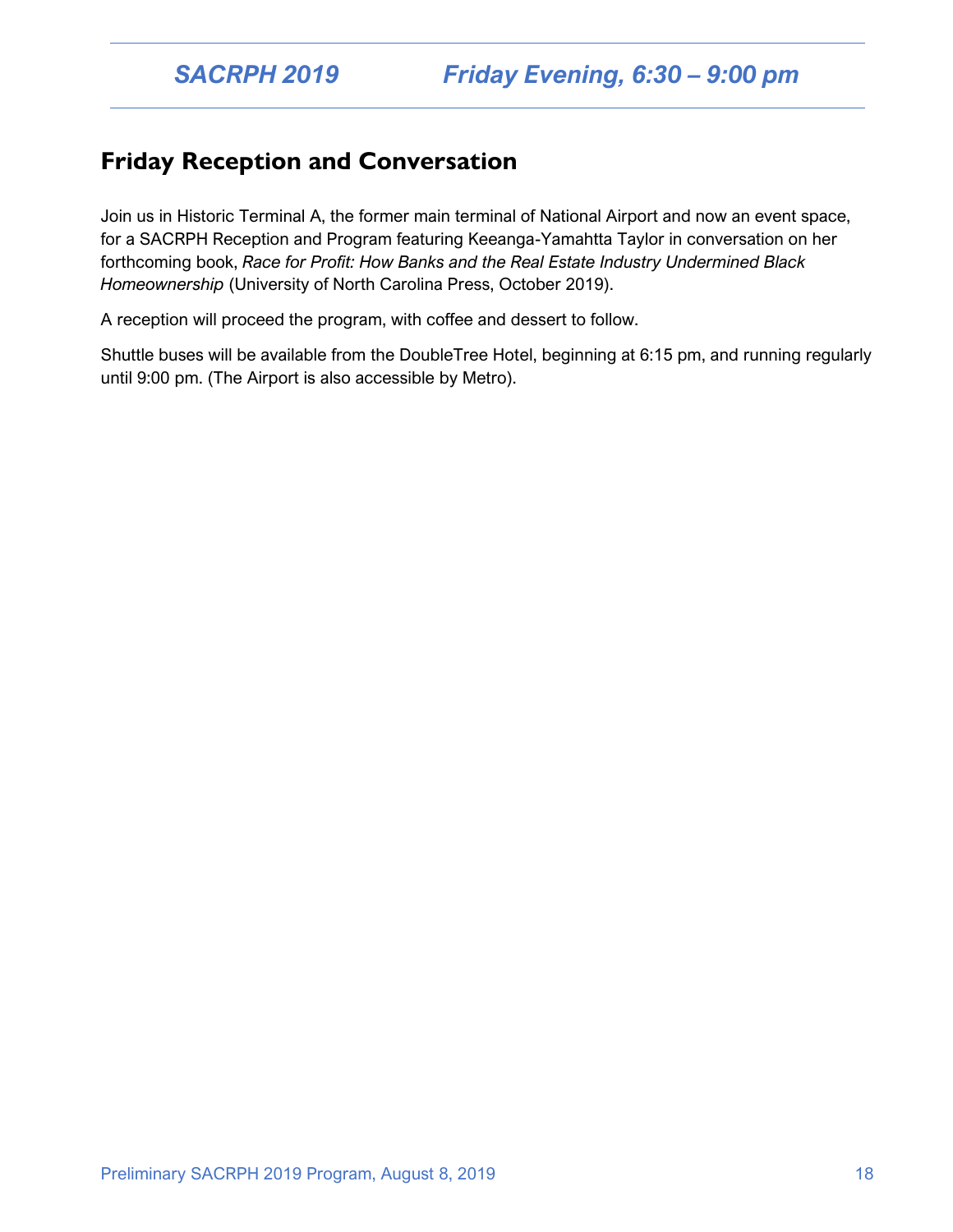#### **#205, Colonial Planning (and its Discontents) in African Contexts**

Commenter: Garth Myers, Trinity College

Nate Plageman, Wake Forest University *A City Script and its Afterlives: Takoradi's "Paperstructure," 1920-1935*

Tasha Rijke-Epstein, Vanderbilt University *Forms of Disruption: Rebuilding and Reterritorializing Majunga's Colonial Cityscape*

Ben Twagira, Emory University *End of Contingent Planning? The Changing Contexts of Urban Planning in Colonial Kampala*

#### **#302, Examining Spatial Racialization Through Community-Engaged Scholarship in Charlottesville, Virginia**

Barbara Brown Wilson, University of Virginia Jordy Yager, Independent Researcher Andrew Kahrl, University of Virginia Dayna Matthew, University of Virginia Jeana Ripple, University of Virginia Alissa Ujie Diamond, University of Virginia

#### **#312, Getting Published**

David R. Goldfield, University of North Carolina, Charlotte Nicholas Dagen Bloom, New York Institute of Technology Sonia Hirt, University of Georgia Stephen Ramos, University of Georgia Domenic Vitiello, University of Pennsylvania

#### **#407, Media, Technology and the City**

Commenter: Joel Black, University of Florida

Mennatullah Hendawy, TU Berlin *Mediatization of Urban Planning over time globally and in Egypt*

Harrison Wert Blackman, University of Nevada, Reno *The Planning Oracle on CBS: Doxiadis in the American media*

Sevin Yildiz, University of Illinois at Chicago *Systems Thinking and Comprehensive Planning: The Ecological Turn in the 1960s*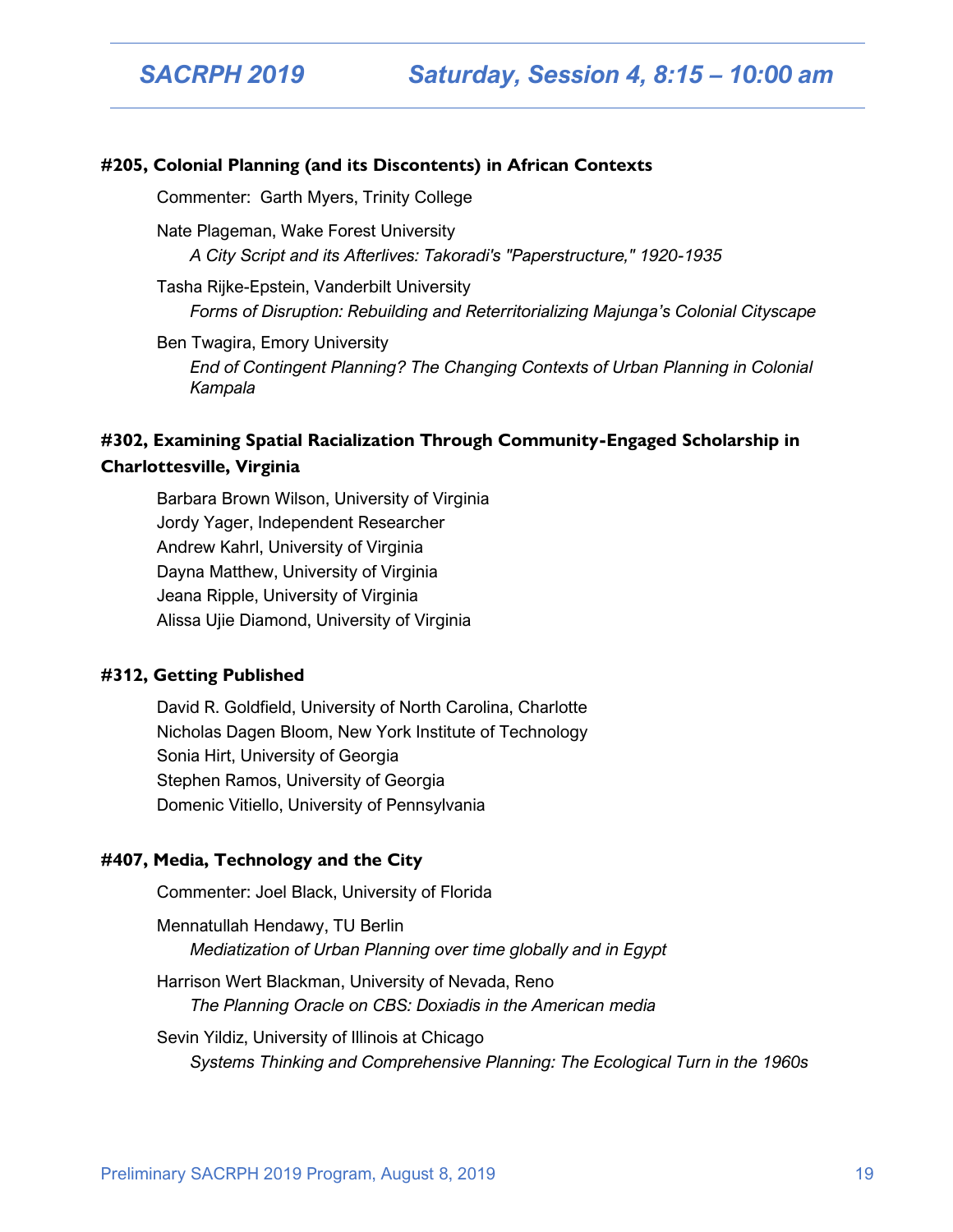#### **#410, State Experiments in Affordable Housing**

Commenter: Lawrence Vale, Massachusetts Institute of Technology

Kathryn Howell, Virginia Commonwealth University *The Living Dead: Affordable Housing Infrastructure through HUD's Legacy Programs*

Kristin M. Szylvian, St. John's Univeristy

*Planning During the Nixon Administration: The Prototype Communtities Built Under Operation Breakthrough*

Marta Caldeira, Yale University *Decentralization and Urban Integration in 1970s Experimental Housing*

#### **#416, Quests for Urban Revitalization**

Commenter: Francesca Russello Ammon, University of Pennsylvania

Clara Laine Miller, Savannah College of Art and Design *The Negative Consequences of Buffalo's Approach to Blight Removal*

Bruce R. Stephenson, Rollins College *The Pearl District: Prototype of the Urban Renaissance*

Mika Touko Mäkelä, University of Helsinki *Urban renewal in Finland: case of the workers district Kallio*

#### **#420, New Perspectives on City and Regional Plans**

Commenter: Susanne Cowan, Montana State University

Robin B. Williams, Savannah College of Art and Design *Nimble Grid and Elastic Urbanism: The Evolution of Savannah's Celebrated Urban Plan*

Gail Gregory Sansbury, Chevy Chase Historical Society *A New Appraisal of Landscape Architect Nathan F. Barrett: His Plans, Theories, and Practice.*

Peter Ekman, Cornell University *Two Cultures of Dispersal: The New York Metropolitan Region Study and Its Critics, 1956– 1968*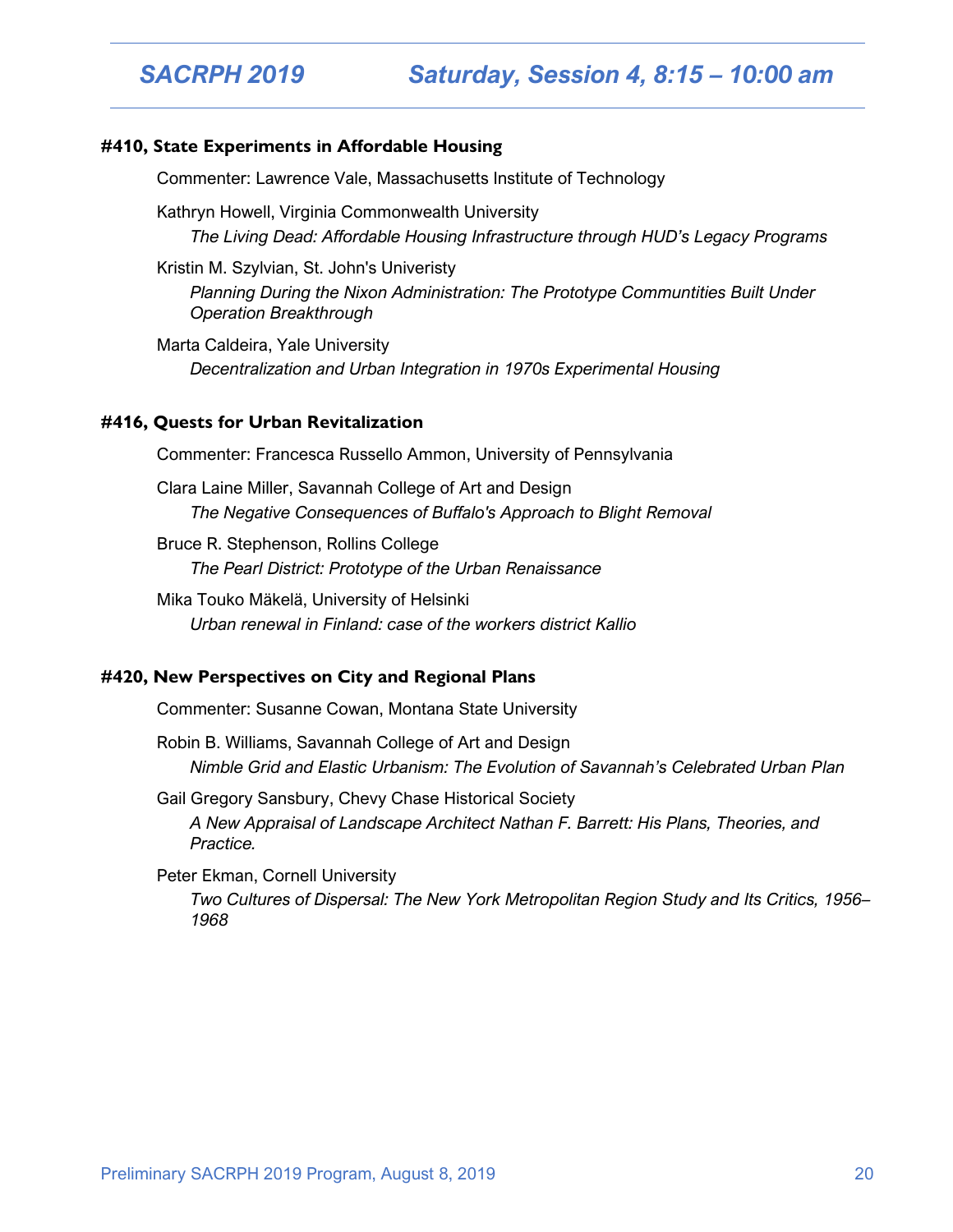*SACRPH 2019 Saturday, Session 4, 8:15 – 10:00 am*

#### **#202, The Multiracial Metropolis: A Planning Perspective on Racial Integration**

Commenter: Todd Michney, Georgia Tech University

Anthony Pratcher II, Brown University *The Soft Exclusion of a Civil Society*

Nichole Nelson, Yale University *A Nice, Integrated Town: A New Jersey Suburb's Use of Pro-Integration Strategies as a Form of Neighborhood Defense*

Walter D. Greason, Monmouth University *Rebuilding the "Black Brain Belt": Asbury Park, Long Branch, and Red Bank, New Jersey, since 1990*

#### **#435, Pedagogy and Planning History**

Commenter: Christopher Silver, University of Florida

Sheri L. Smith, Texas Southern University *Managing the Breadth and Depth of a Planning History Course*

Steven T. Moga, Smith College *From Archives to Instagram: Repeat Photography as Planning History and Education*

Nick Ammerman, American Planning Association *The Development and Philosophy of APA's Planning History Timeline*

#### **#216, Racial Capitalism in Postwar New York**

Commenter: Shannon King, College of Wooster

Amanda T. Boston, New York University *Redevelopment, Racial Capitalism, and the Black Culture Industry*

Pedro A. Regalado, Harvard University *From Familia to Market: The Puerto Rican Merchants Association and Latinx Entrepreneurship in Postwar New York City*

#### Michael R. Glass, Princeton University

*Suburban Slumlords, Austerity Budgets, and Bailout Bonds: The Fiscal Crisis in Roosevelt Schools*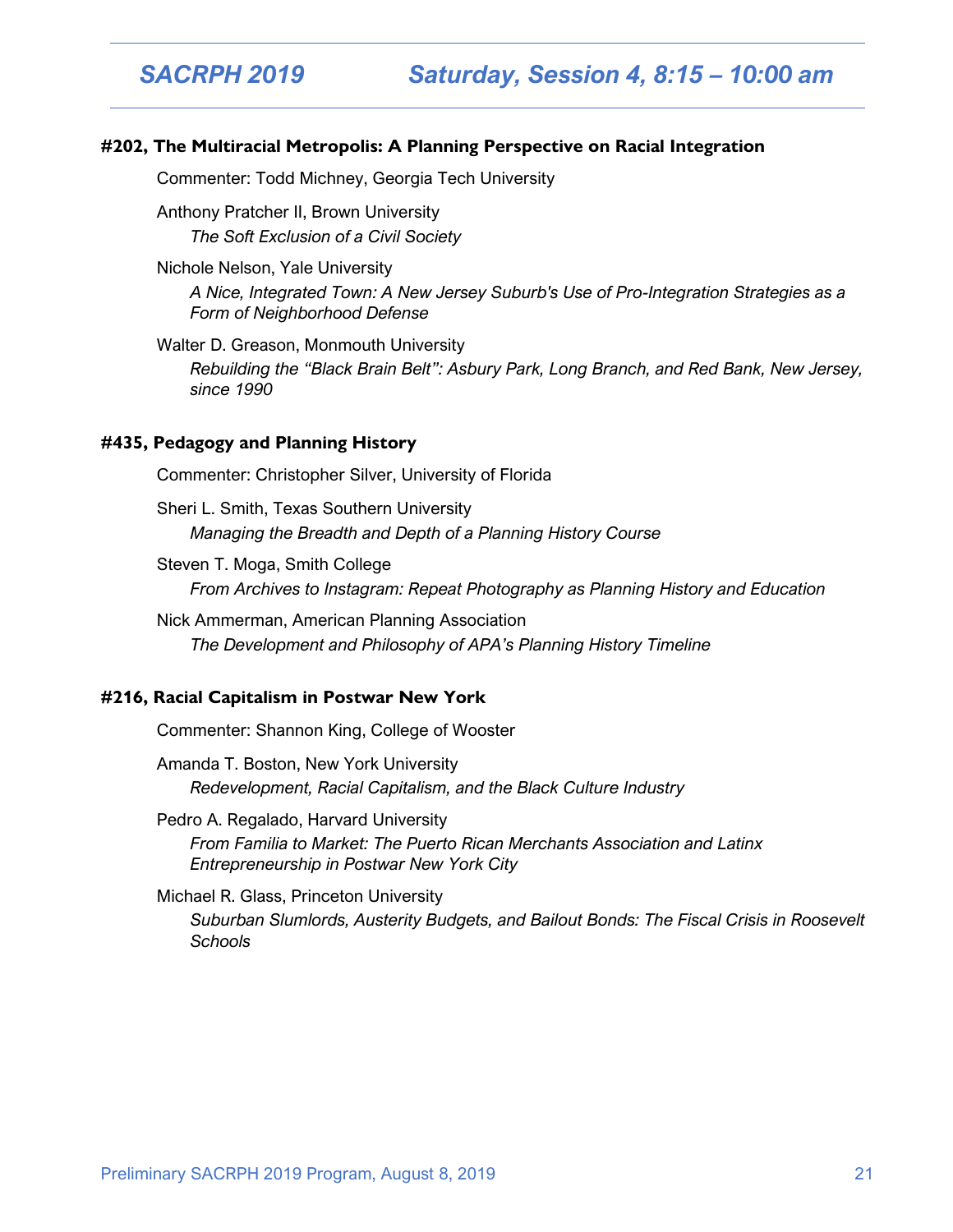#### **#208, Land Use Policy and the Historical Case for Reparations**

Commenter: TBD

Walter D. Greason, Monmouth University

*Industrial Segregation: T. Thomas Fortune and the Black Church as Site of Economic Development in the Early Twentieth Century*

Keri Leigh Merritt, Independent Scholar

*Race-Blind Policies in Late Nineteenth Century America: A Consideration of Post-Slavery Reparations*

Guy Emerson Mount, Auburn University

*Stateless Reparations: Anarchism, Structural Racism, and Transformative Justice Beyond the Neoliberal Order*

#### **#207, Urban Landscapes in Flux: Environmental Visibility and Change in 19th and 20th Century Cities**

Commenter: Steven T. Moga, Smith College

Claire Campbell, Bucknell University *The Path of Pleasant Street: The Remaking of an Urban Shoreline in the Anthropocene*

Melanie Kiechle, Virginia Tech *Landscape Memorials and Forgotten Environs*

Charlotte Lieb, Harvard University *Urban Agriculture in Los Angeles, 1965–2019*

Kara Schlichting, Queens College, CUNY *Hot Town: Summer's Impact on the City*

#### **#406, Culture, Control, and Loss**

Commenter: Keith Revell, Florida International University

Jennifer A. Shelby, University of Colorado, Boulder *Re-creating the rural American West: comparing historic and current development of arts and culture in rural Colorado*

- Patrick D. Haughey, Savannah College of Art and Design *Savannah and the Invention of the Historic City*
- Ian Morley, Chinese University of Hong Kong *Planning, the Colonial Built Fabric in the Philippines, and William E. Parsons*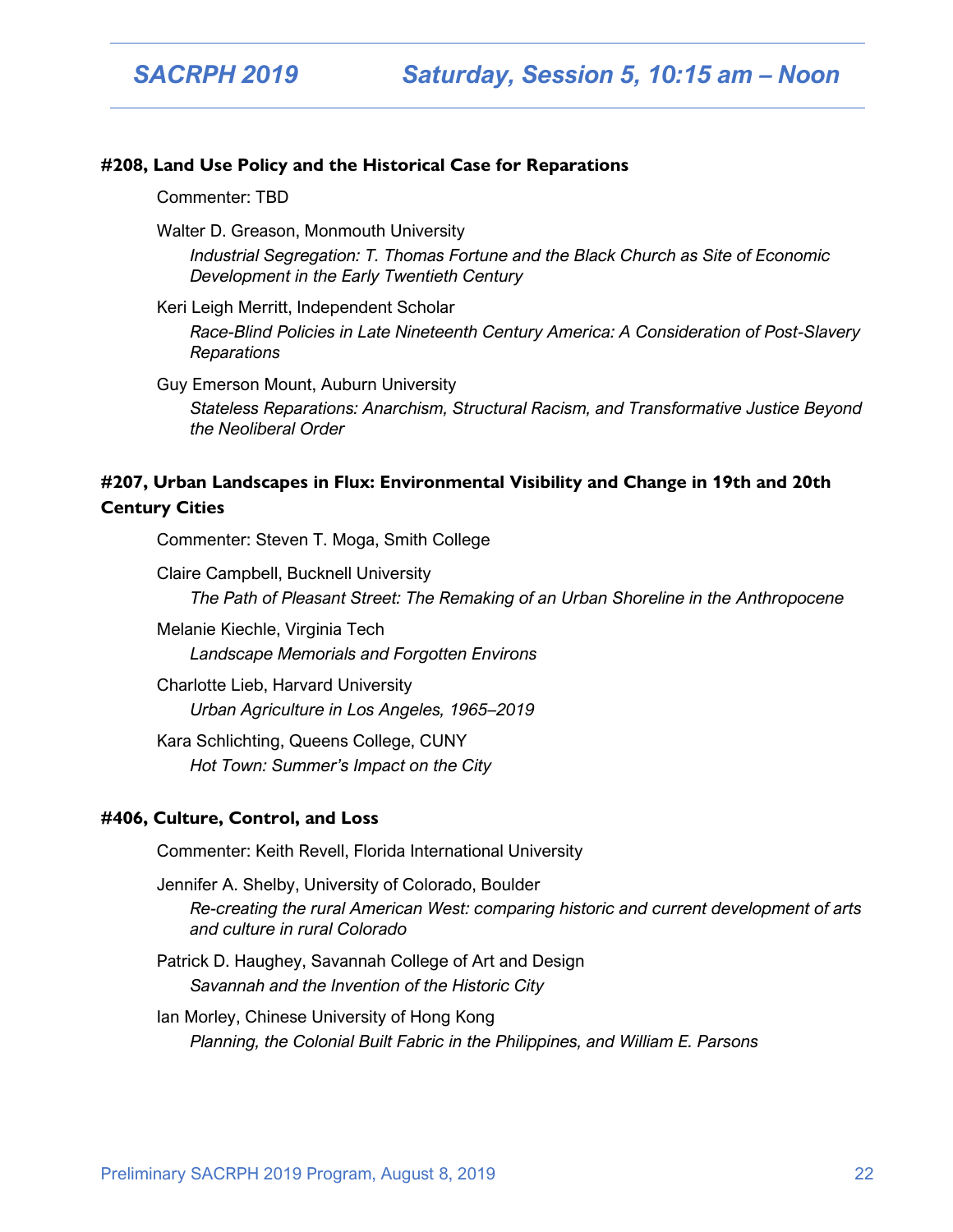#### **#215, Center/Periphery, Network/Capital**

Commenter: Andrew Laing, Princeton University

Emily Bills, Woodbury University *Los Angeles' Long Lines: How the Telephone Helped Build a Region*

Kathryn Holliday, University of Texas, Arlington *Invisible HQ: Public-Private Space and the Transformation of AT&T's Corporate Identity*

Aaron Shkuda, Princeton University *Wall Street Grows in Brooklyn (and New Jersey): The Regional Competition for Corporate Back Offices*

Paula Lupkin, University of North Texas, and Trey Murphy, University of North Carolina, Chapel Hill *Networked St. Louis: Morphology, Geography, and the Telegraph in the Gateway City*

#### **#432, Planning for In/Equality**

Commenter: Patrick Cooper-McCann, Wayne State University

Mark Kenneth Abbott, Harris-Stowe State University *Was Harland Bartholomew a Racist? Thinking about Race and Urban Planning*

Jason W Reece, The Ohio State University *Defining Space, Defining the Other, Constructing Structural Racism: A Content Analysis of HOLC Assessor Documents in 12 Ohio Cities*

Bri Gauger, University of Michigan *Radical Tactics: Organizing for Race, Class, and Gender Equity in Planning, 1965-1975*

Sigmund Shipp, Hunter College, and Jeffrey Lowe, Texas Southern University *Professional African American Planners: Promoting Equity and Inclusion in Gary, IN*

#### **#314, Roundtable on Carla Yanni,** *Living on Campus: An Architectural History of the American Dormitory*

Carla Yanni, Rutgers University Howard Gillette, Rutgers University, Camden Margaret M. Grubiak, Villanova University Matthew Lasner, Hunter College Margaret Sumner, Ohio State University LaDale Winling, Virginia Tech Sharon Harr, University of Michigan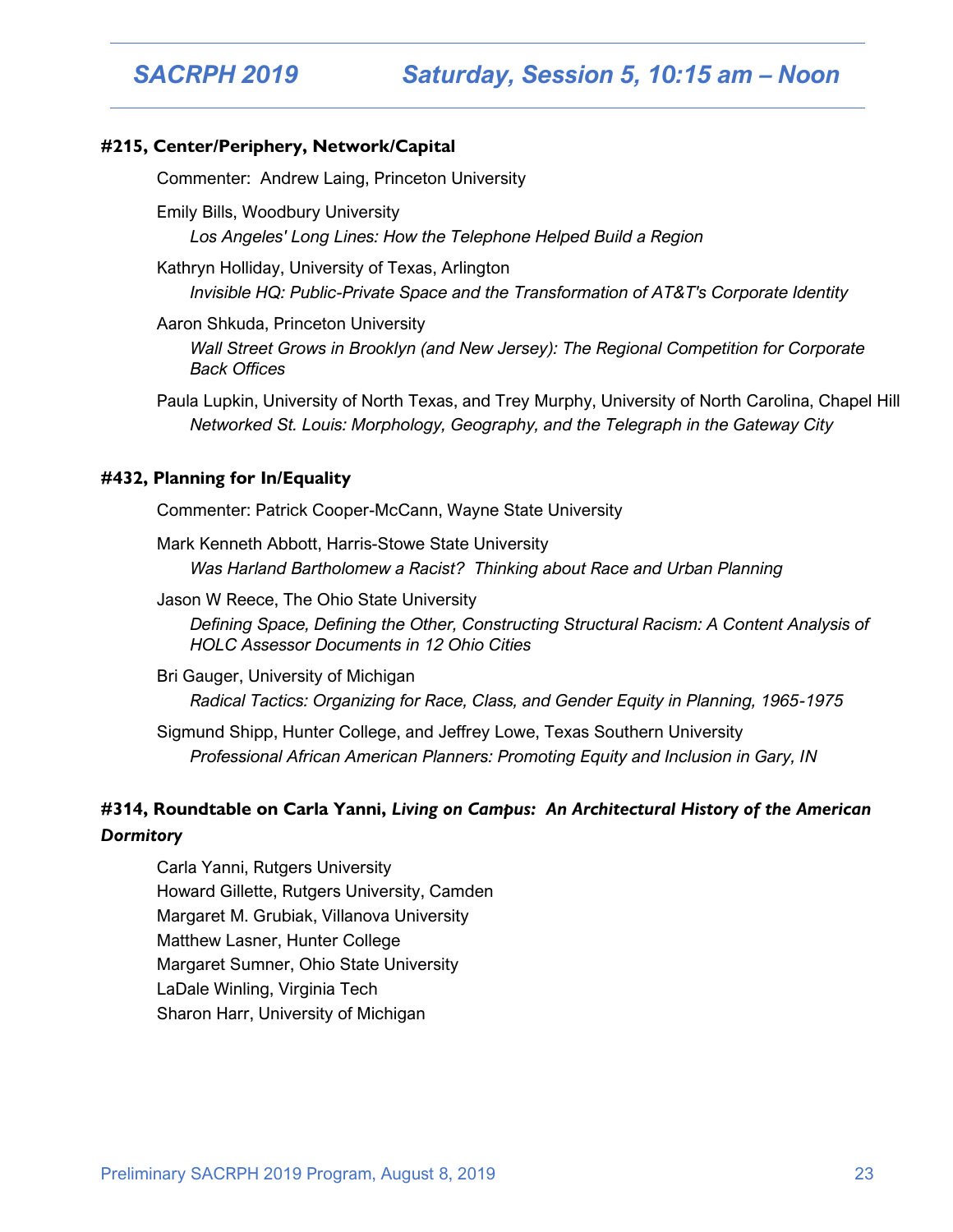#### **#306, Race and Class Histories in Amazon's Reject Cities**

Sara Patenaude, Bleakly Advisory Group Alyssa Ribeiro, Allegheny College Andrew Busch, Coastal Carolina University Stephanie Frank, University of Missouri, Kansas City Coleman Allums, University of Georgia

#### **#405, Bottom-Up Urbanism**

Commenter: Laura Soltaire, Texas Southern University Noah W. Allison, The New School *Restaurants, Street Food, and Everyday Urban Places*

Gabrielle Bendiner-Viani, Buscada / The New School *Contested City: Pasts & Futures of the Seward Park Urban Renewal Area*

June Williamson, The City College of New York *What Happened in Wyandanch? Planning stories from an African-American suburban hamlet on Long Island, 1950 to present*

#### **#413, Race, Health, and the Urban Environment**

Commenter: Dawn Biehler, The University of Maryland, Baltimore County

Christopher S. Kindell, University of Chicago *(Re)Building Paradise: Cholera, Chinatown, and Honolulu's Built Environment, 1880-1890*

Lily Baum Pollans, Hunter College *Bargaining with LULUs: the Politics and Non-Planning of Siting in 1980s Boston*

#### Daniel G. Cumming, New York University

*Toxic Suburbs: A "Model Negro Village," Environmental Waste, and Jim Crow Liberalism in Postwar Baltimore*

Patrick Nugent, Washington College

*"Black Ecology" on Sandy Ground: Black Rural Landscapes and Environmental Preservation in New York City, 1975-1985*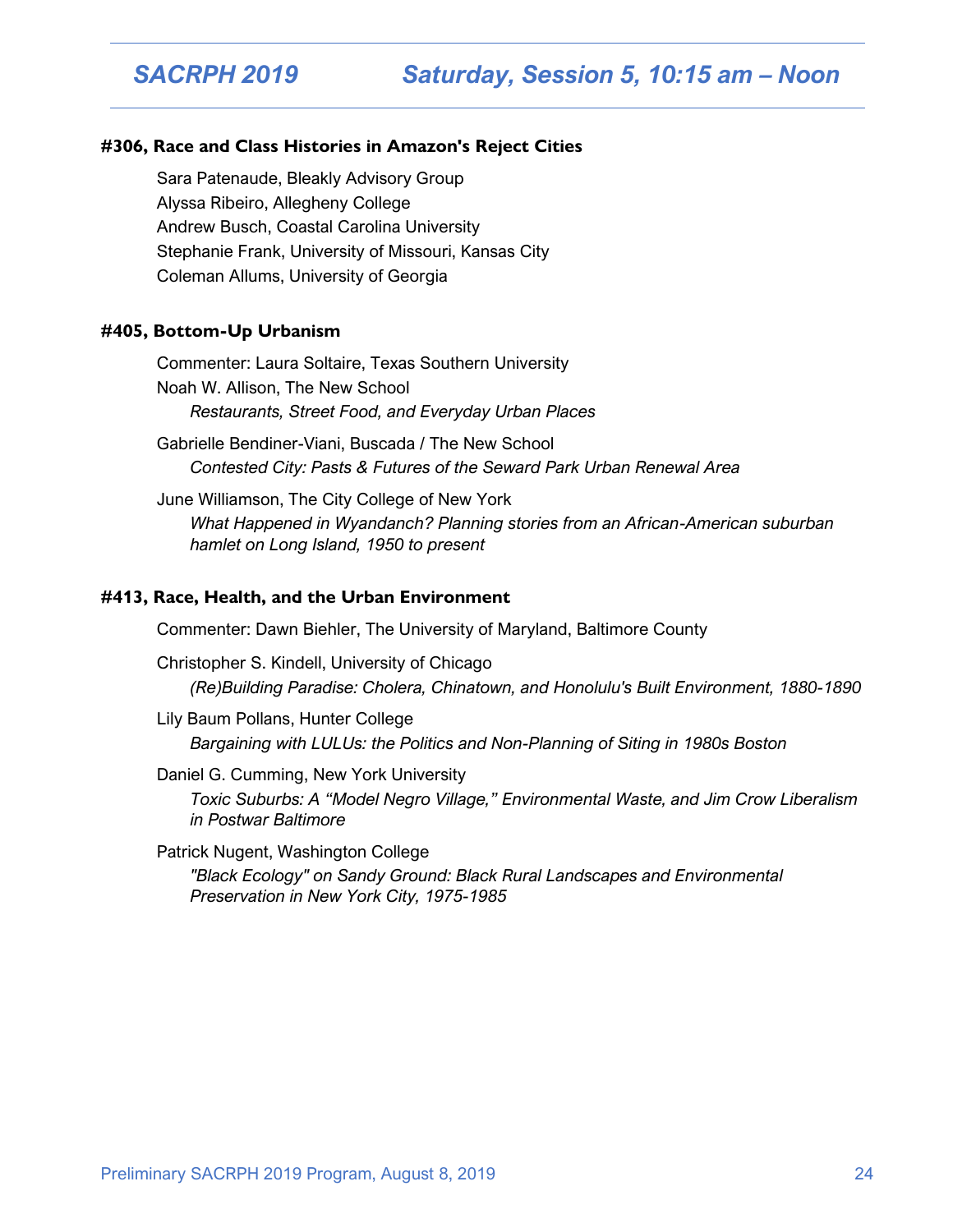#### **#422, Making Cities and Suburbs in the Twentieth Century**

Commenter: David Freund, University of Maryland, College Park

Robert B. Fairbanks, Universisty of Texas at Arlington *Planning the Suburban City: Arlington,Texas and the Metroplex*

Leila Saboori, University of Wisconsin-Milwaukee

*The Making of Abadan and Ahmadi in the 20th Century: Comparative Histories of Planning and Architecture*

Emily Harmon, Virginia Tech *How Citizens Shaped Roanoke: Urban Planning and Citizens' Battle for Control in Roanoke, Virginia, 1907-1915*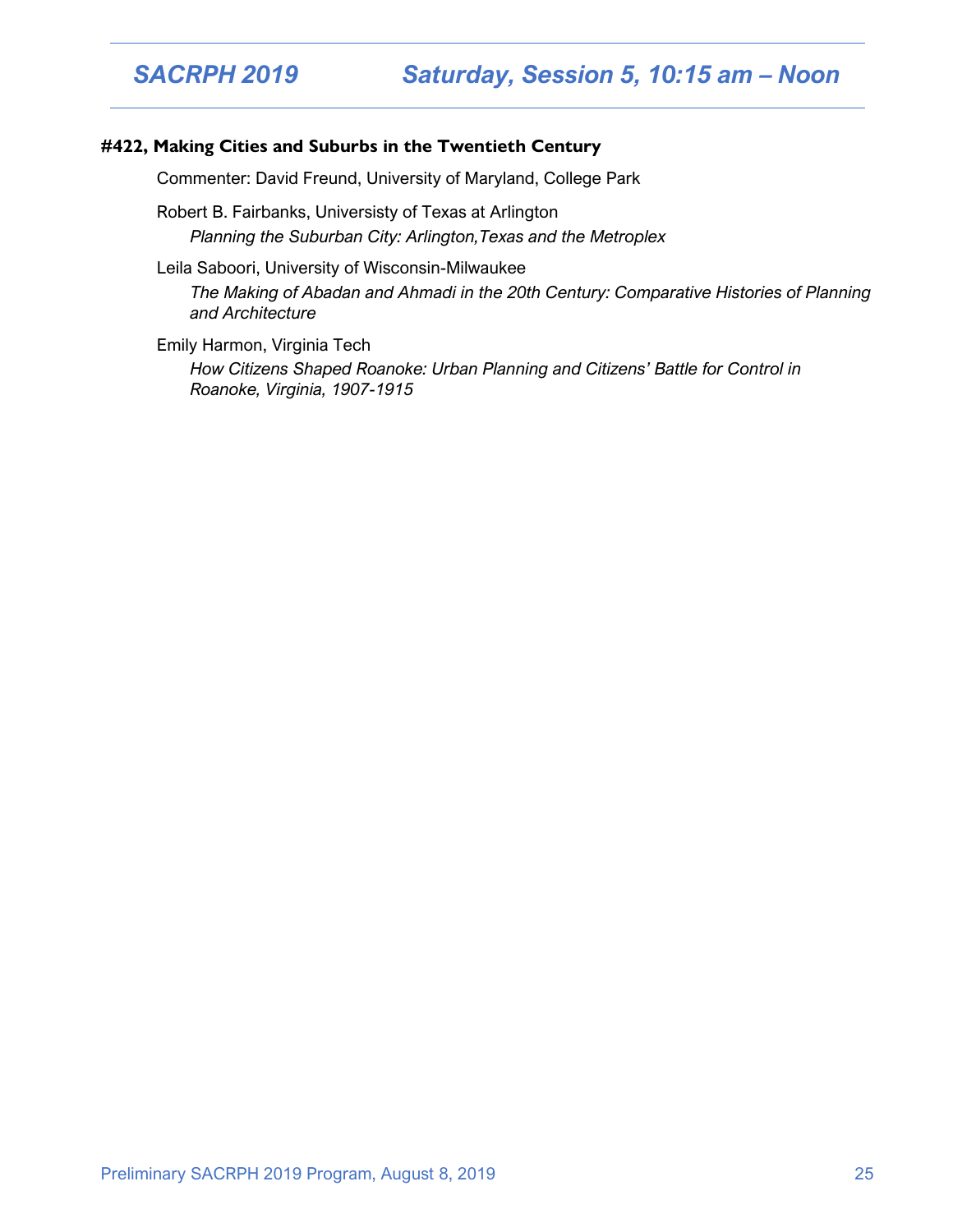## **Big Tech in the City: Amazon in Arlington and the future of regional economic development**

Margaret O'Mara, Howard & Frances Keller Professor of History, University of Washington

Amy Liu, Vice President and Director, Metropolitan Policy Program and the Adeline M. and Alfred I. Johnson Chair in Urban and Metropolitan Policy, Brookings Institution

After a nation-wide competition, Amazon announced in November 2018 that it planned to build its HQ2 in New York and Arlington's Crystal City neighborhood. Amazon subsequently dropped its plans for New York, but is pressing ahead to rebrand Crystal City as "National Landing." What does this competition and its aftermath tell us about the power of a global corporation to influence local land use and planning, and of the ways in which large technology companies are shaping 21st century metropolitan geography? Margaret O'Mara, author of the new book The Code: Silicon Valley and the Remaking of America (Penguin Press, July 2019), and Amy Liu, a leading expert and strategic thinker in city and regional economic growth and planning, will discuss how and why Amazon ended up in Arlington, the local and regional dynamics shaping its arrival, and the implications for planners and scholars of the American city.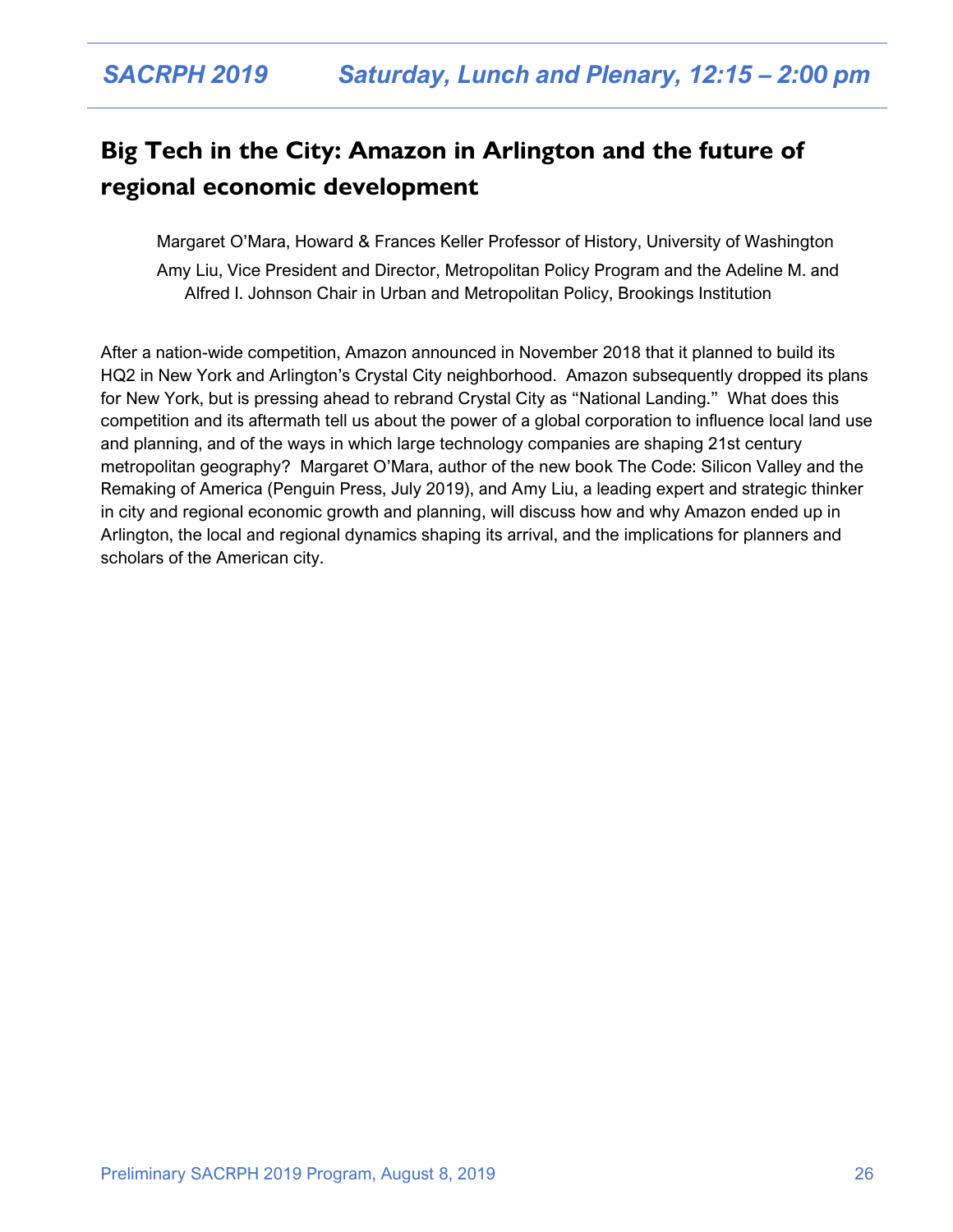### **Paper Session 6 – Saturday, November 2, 2:15 – 4:00 pm**

#### **#431, Capitalism, Development, and Race in Urban America**

Commenter: Josiah Rector, University of Houston

John R. Tilghman, Tuskegee University *Civil Rights, Downtown Development, and the Continuity of Racial Inequality in Baltimore*

Matthew J. Smalarz, Manor College *We Are Living in a Material World: Commerce, Space and Race in the Suburban Marketplace of Northeast Philadelphia, 1951-1965*

Eric D. Peterson, University of California, Berkeley *Creating Capital for Community Development*

#### **#308, Roundtable on Mary P. Ryan,** *Taking the Land to Make the City: A Bicoastal History of the United States*

Marta Gutman, City College of New York; CUNY Graduate Center Alison Isenberg, Princeton University Mary P. Ryan, Johns Hopkins Univeristy Mary Corbin Sies, University of Maryland, College Park Karen Caplan, Rutgers University, Newark Kathryn Lasdow, Suffolk University Dennis Patrick Halpin, Virginia Tech

#### **#309, Mapping Arguments: GIS and Planning History**

Francesca Russello Ammon, University of Pennsylvania Vyta Baselice, The George Washington University Gabrielle Bendiner-Vianni, The New School Garrett Dash Nelson, Dartmouth College Andrea Roberts, Texas A&M University LaDale Winling, Virginia Tech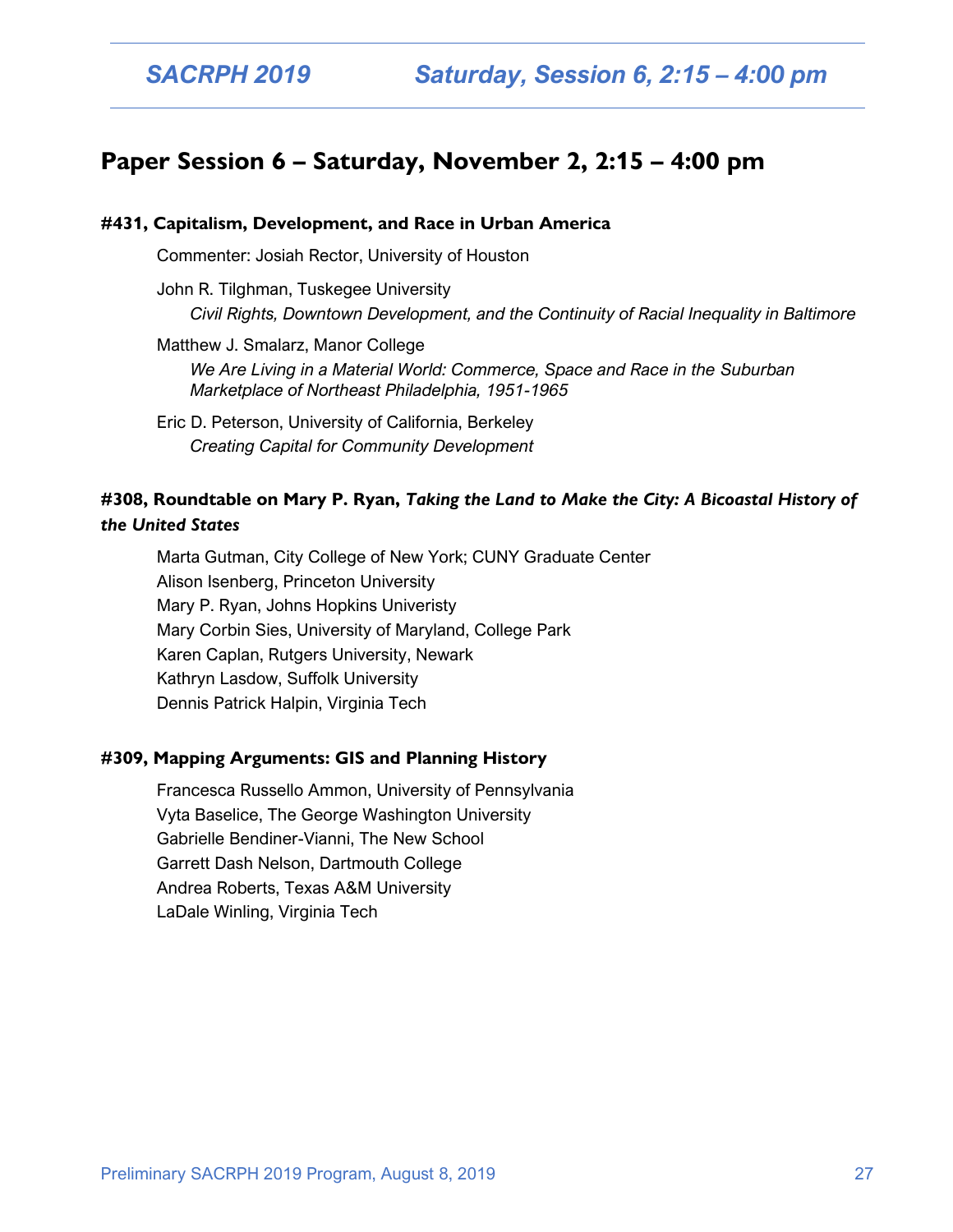#### **#402, Preservation and Memory in the Age of Urban Renewal**

Commenter: Kathryn Howell, Virginia Commonwealth University

Michael Kahan, Stanford University *Urban Renewal and Public Memory*

David J. Stanek, University of Pennsylvania

*The Longview on Neighborhood Change in Gentrified Historic Districts: A Comparative Case Study of Ohio City, Cleveland and Shaw, Washington, DC - 1970-2010*

Margaret Grace Haltom, Harvard Graduate School of Design *Citizens of the Old Forest: Roads, Race and Resistance in 1960s Memphis*

#### **#414, Sanitizing the City**

Commenter: Joel Tarr, Carnegie Mellon University

Kevan Q. Malone, University of California, San Diego

*Transborder Diplomacy as Municipal Governance: Informal Growth and Recurring Sewage Crises at the San Diego-Tijuana Boundary, 1946-1962*

Laura G. Solitare, Texas Southern University

*Garbage Can Flora: New York City's gem of a citizen scientist for waste management during the Progressive Era.*

Costis Alexakis, University of Florida

*Park, Stormwater & Sewage Systems: Campaigning for the Improvement of Harrisburg PA in the Early 1900s.*

#### **#411, Housing the Middle Class**

Commenter: Nicholas Dagen Bloom, New York Institute of Technology

Adam H. Tanaka, HR&A Advisors *Constructing an Urban Middle Class: The Politics of Mixed-Income Housing in Postwar New York City*

Christopher Silver, University of Florida and University of Indonesia *Pulo Mas: The Failed Origins of Social Housing In Jakarta, Indonesia*

Louis L. Thomas, Massachusetts Institute of Technology *From Anti-Density to Podium-Tower: the untold history of Vancouverism*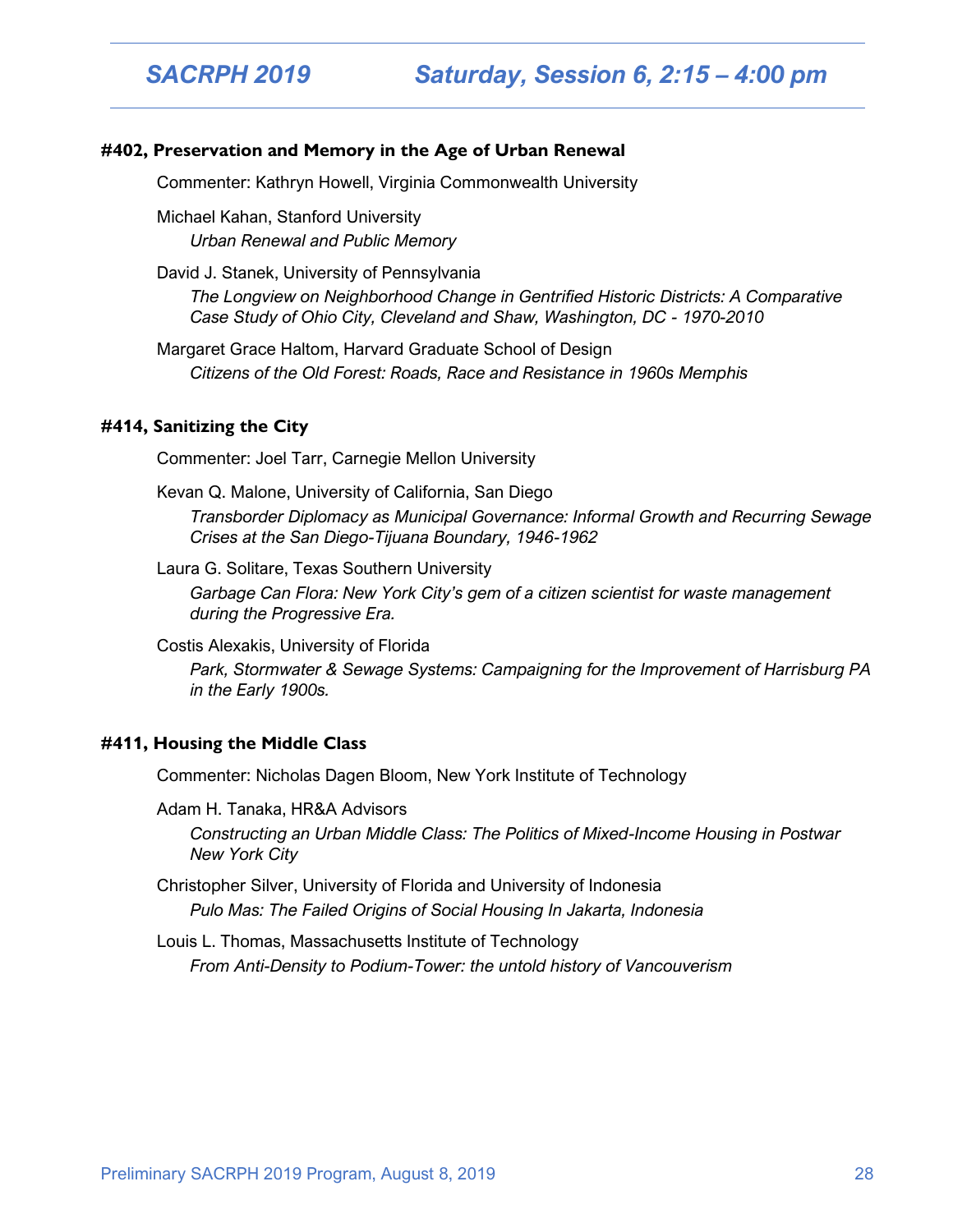*SACRPH 2019 Saturday, Session 6, 2:15 – 4:00 pm*

#### **#214, Local Activism and the Battles Over Federal Policy in Urban America**

Commenter: Ryan Reft, Library of Congress

Mauricio Fernando Castro, Centre College

*"Charity Should Begin at Home:" African Americans, the Cuban Refugee Program, and Federal Policy in 1960s Miami*

Brandon Michael Ward, Georgia State University – Perimeter College *Containing the Urban Crisis: How Federal Policy Shaped Activism in 1970s Detroit*

#### Daniel Elkin, University of Tulsa

*The Rise of Dystopian Politics: Local Homeowners and Federal Immigration Policy in the San Diego-Tijuana Corridor*

#### **#430, Race, Gender, and Sexuality in Contested Spaces**

Commenter: Damon Scott, Miami University

Alissa Ujie Diamond, University of Virginia *Everyday Landscapes: Tracing the Racial Projects of Central Virginia*

Christine K. Hwang, University of Michigan *(De-)Anchoring Neighborhood: Detroit's Parochial Schools as Contested Space*

SG Yeros, University of California, Berkeley *A Genealogy of Contemporary Queer Spaces at the Intersection of Sexuality and Gender with Race and Aging in San Francisco and Oakland*

#### **#412, Housing and Neighborhood Development from Below and Above**

Commenter: Ocean Howell, University of Oregon

Marie-Alice L'Heureux, University of Kansas *Building Ivanhoe: Place, Space, and Environment*

Bushra Nayeem, University of Kansas *The "Self-Help" Politics of Aranya Housing: Architectural Agency in Empowering Self*

- Taylor H. Desloge, Washington University in St. Louis *Who Owns the 'Lunger' Building?: Disease, Property and the Limits of Accountability in Tenement Reform in St. Louis, MO, 1832-1917*
- Lawrence J. Vale, Massachusetts Institute of Technology *The Death and Life of Affordable Housing in Haussmann's Paris*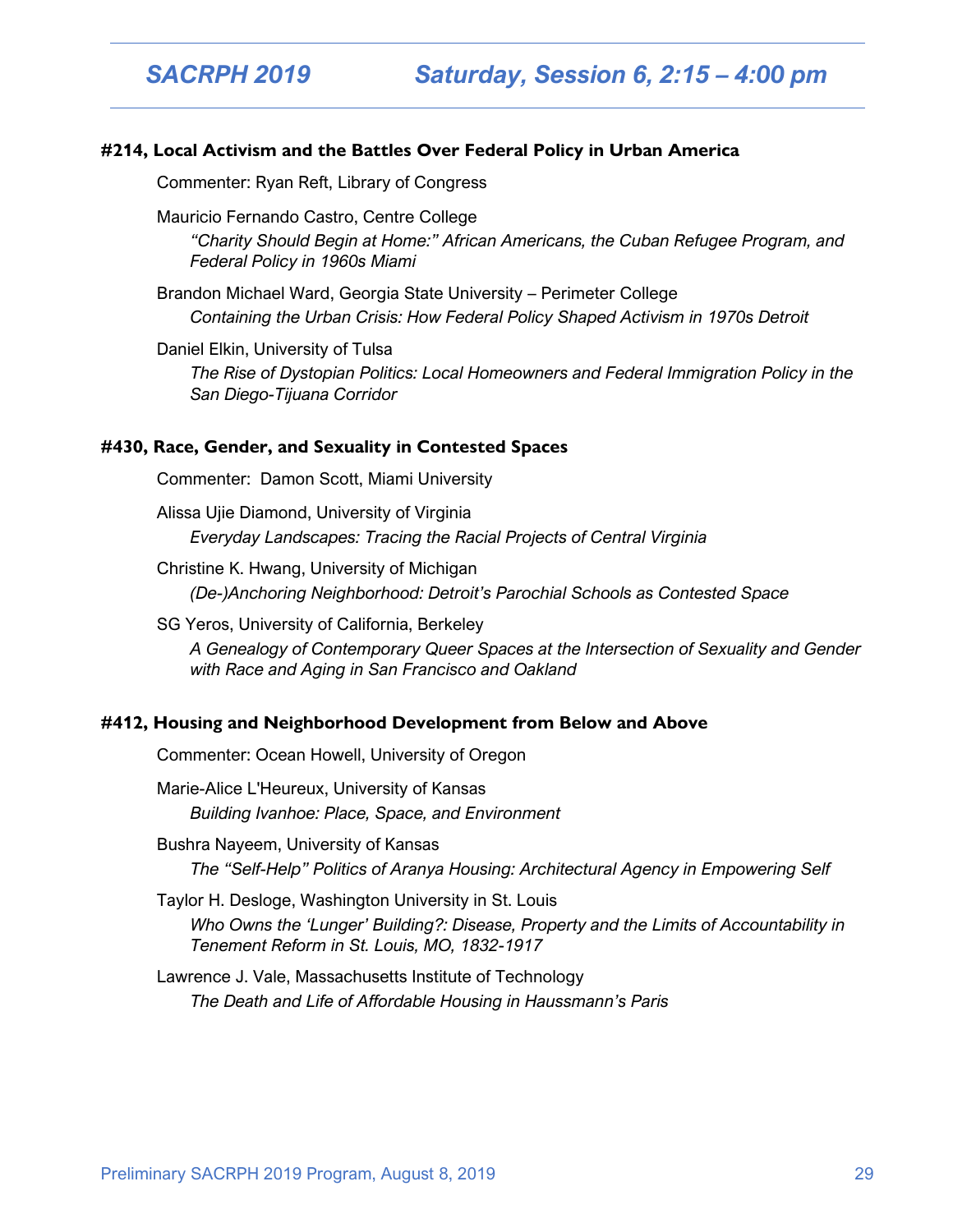*SACRPH 2019 Saturday, Session 6, 2:15 – 4:00 pm*

#### **#429, Space, Narrative, and Community in Milwaukee, Wisconsin**

Commenter: Robert S. Smith, Marquette University

Kelly Marie O'Brien, University of Wisconsin-Milwaukee *"Sherman Park – A Nice Place to Live": The Importance of Rhetoric for the Sherman Park Community Association, 1970-1982*

Arijit H. Sen, University of Wisconsin-Milwaukee *Stories from the Flatlands: Countermapping Milwaukee's inner city*

Mania T. Tahsina, University of Wisconsin-Milwaukee *The Spatial Mapping of Rohingya Refugee Women in Milwaukee*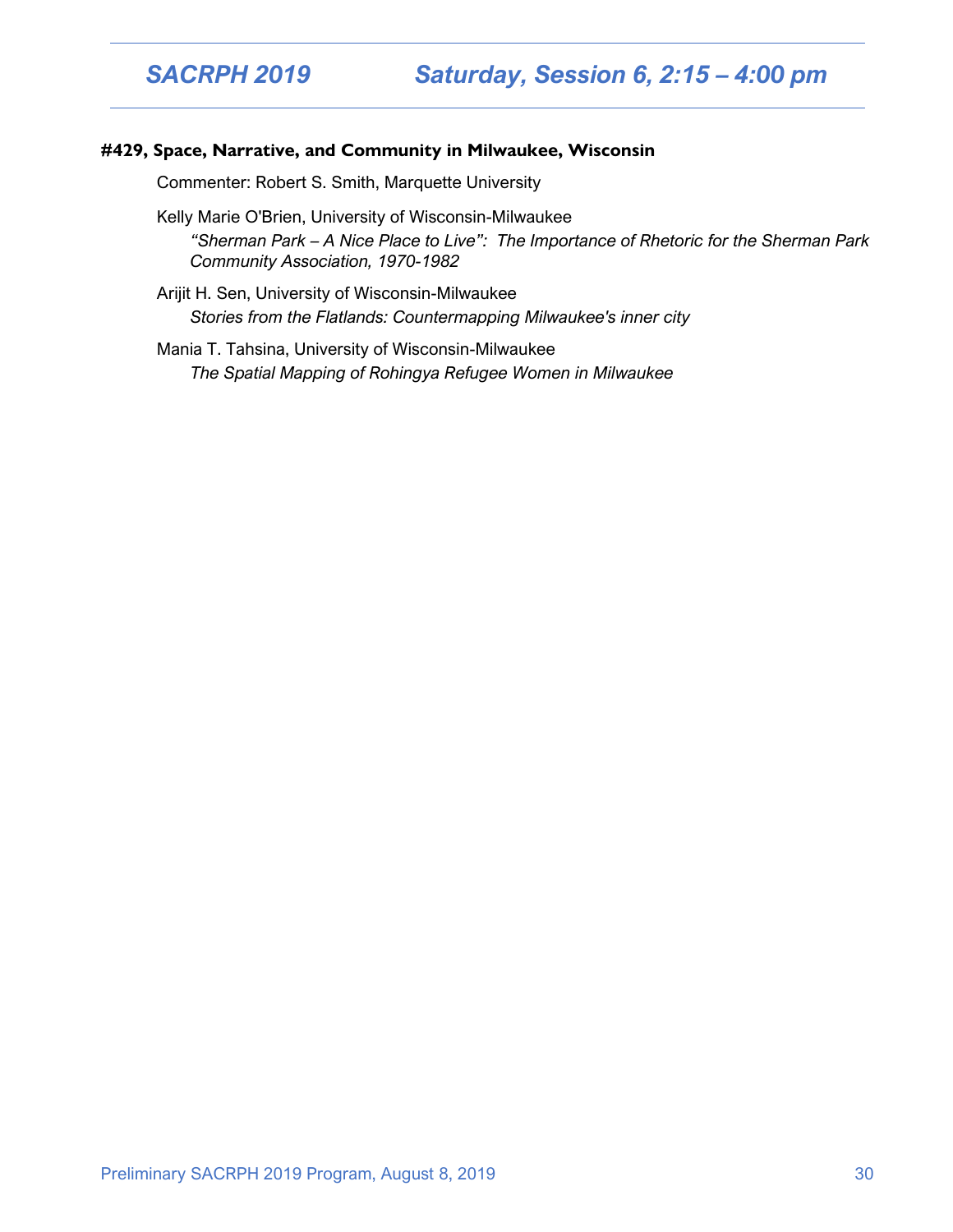#### **#313, Detroit 48202: Conversations Along a Postal Route**

Commenter: Andrew Highsmith, University of California, Irvine

Pamela Sporn, Grito Productions

#### **#209, The Suburban Military: Challenging Race, Class, and Property Hierarchies in Cold War Northern Virginia and Hampton Roads**

Commenter: Stephanie Frank, University of Missouri-Kansas City

Thomas Shay Hill, Harvard University *The Securitization of Security: Reorganization of Land, Military, and State in the Pentagon's Backyard*

Ryan Reft, Library of Congress *The Suburb and the Sword: Wartime Housing, Integration, and Suburbanization in Alexandria, VA, 1942-1968*

Thomas Heinrich, Baruch College *Shipyard Housing in Newport News, Virginia: Company Towns, Race, and Industrial Unionism, 1880-1945*

#### **#305, Reevaluating Urban Renewal Landscapes**

Matthew Gordon Lasner, Hunter College, CUNY Elihu James Rubin, Yale University Jennifer Hock, Maryland Institute College of Art Lizabeth Cohen, Harvard University Ocean Howell, University of Oregon Sara Stevens, University of British Columbia Rachel Brahinsky, University of San Francisco

#### **#423, Confronting Declension in the Postwar Heartland**

Commenter: Alyssa Ribeiro, Allegheny College

William Dennis Keating, Cleveland State University *Cleveland Heights, Ohio: Combatting Suburban Decline*

Matthew Heins, Independent Scholar *City of Emptiness: The Challenge of Vacant Land and Blight in Detroit, 1970-2010*

Michael Allen, Washington University in St. Louis *The Emerging Ungovernable City: Consolidation and Compression in St. Louis, 1962-1975*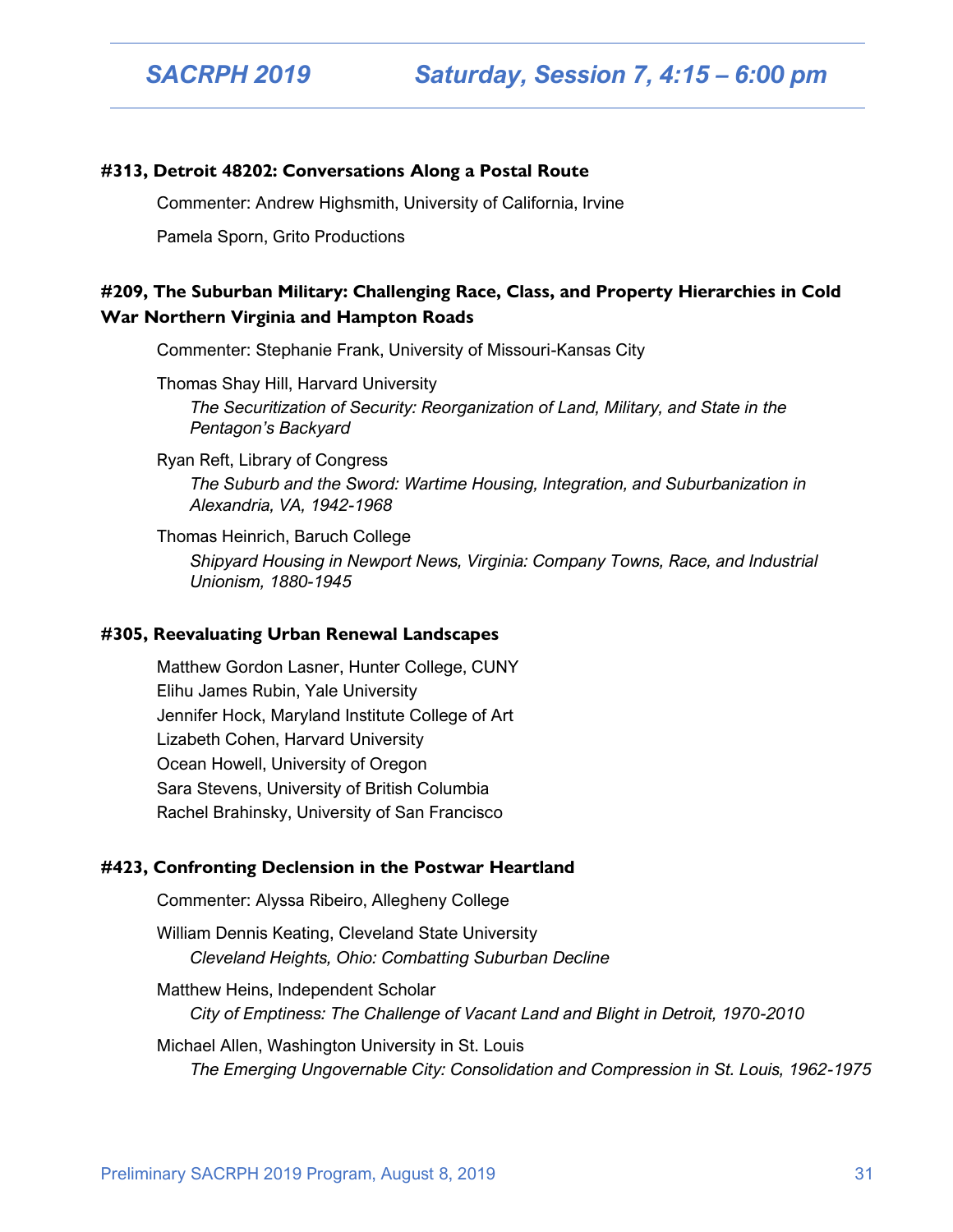#### **#217, Political and Cultural Representations of "Crisis" in New York City, 1965-1985**

Commenter: Nicholas Dagen Bloom, New York Institute of Technology

Themis Chronopoulos, Swansea University

*Representations of the South Bronx in American Culture*

Ella Howard, Wentworth Institute of Technology

*"Zones of Excess Mortality": Homelessness and Poverty in 1970s New York City and Boston*

Brian Tochterman, Northland College *Profiling New York: First National City Bank's Neoliberal Remedies for a City in Crisis*

Joe Merton, University of Nottingham

*"We're Not Going to Save New York: You Are": Representations of "Crisis" and the Rise of Self-Help in 1970s New York City*

#### **#415, Planning and Sustainability**

Commenter: Garrett Nelson, Dartmouth College

Kristin E. Larsen, University of Florida *Design for Community Resilience - The Legacy of Henry Wright*

Anna V. Andrzejewski, University of Wisconsin, Madison *Building Paradise in a Tropical Swamp: The Deltona Corporation's Efforts at Marco Island, Florida*

Scott D. Campbell, University of Michigan

*A disciplinary tension from the beginning? Retracing the evolution of sustainability (as a reconciliation of urban growth and conservation) in urban and regional planning*

#### **#417, Cities, Suburbs, and Regions**

Commenter: Allen Dieterich-Ward, Shippensburg University

Stephen J. Ramos, University of Georgia College of Environment + Design *Regional Praxis: Howard W. Odum, Planning, and the Southern Imaginary*

Sharone L. Tomer, Virginia Tech *The Expanding American Periphery: Race and Rapid Growth in Suburban Appalachia*

Jonathan Stiles, Rutgers University

*Home Away From Work: Conceptions of the Distinction Between Home and Workplace in Planning Before 1970*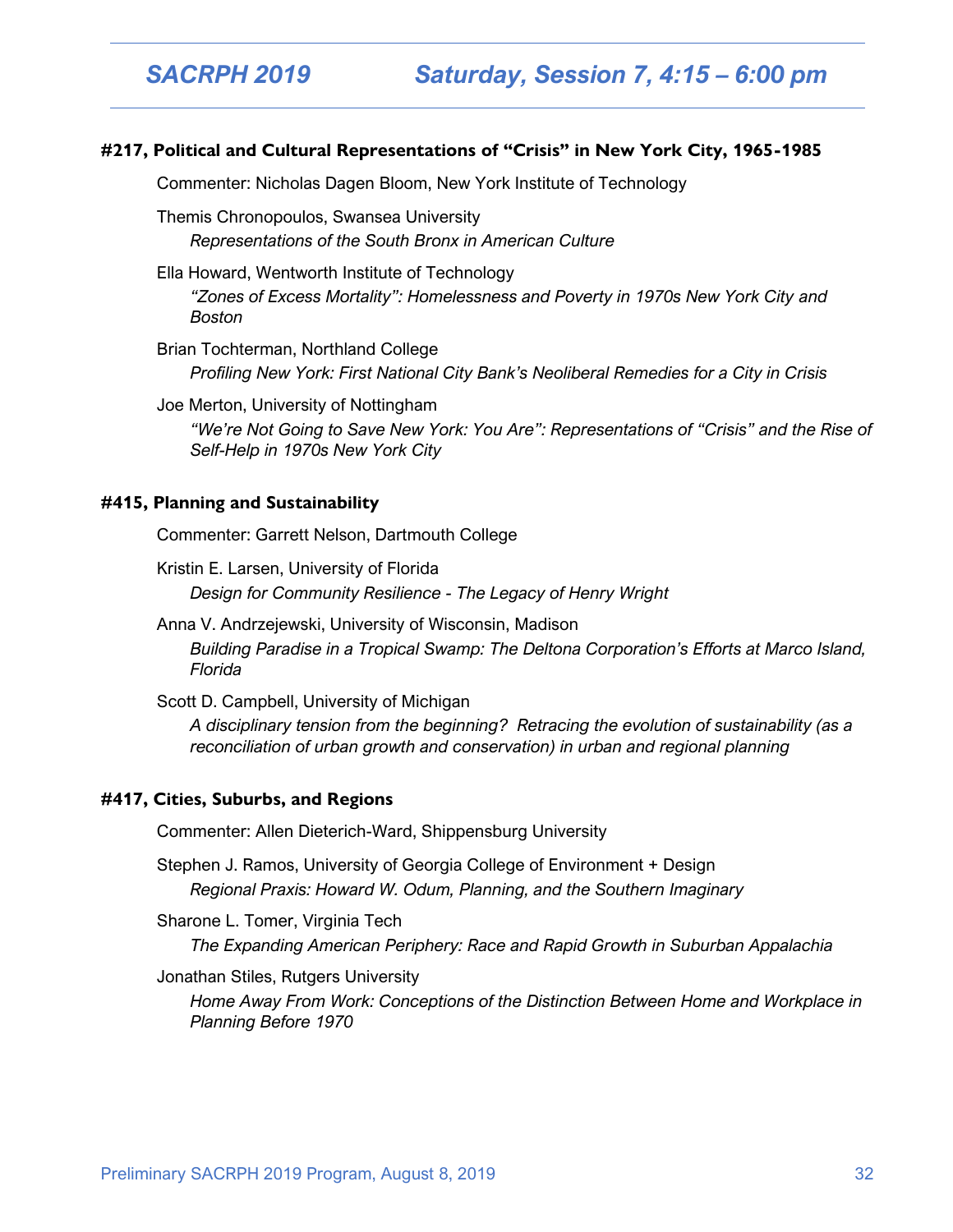*SACRPH 2019 Saturday, Session 7, 4:15 – 6:00 pm*

#### **#425, Building the Metropolitan**

Commenter: Ann Keating, North Central College

Daniel M. Abramson, Boston University *Fairground Federalism: Planning and Politics at Government Center, Boston*

Andrew M. Busch, Coastal Carolina University

*An Abstract Thing Called 'Intellectual Atmosphere:' Defense Businesses and the Rise of a Scientific-Industrial Complex in Dallas, 1960-1969*

Conrad Kickert, University of Cincinnati

*Priming the pump – a century of public-private choreography in downtown Detroit*

Kristian Taketomo, University of Pennsylvania *The Greater New York Wedding: Visions of Annexation, Consolidation, and Growth in the Late-Nineteenth-Century Metropolis*

#### **#419, Modernism and Its Critics**

Commenter: Ato Quayson, Stanford University

Frédéric Mercure-Jolette, Université de Montréal *Can the view from above serve a critical understanding of urban planning?*

Nathan F. Bullock, Duke University *The Contested Planning History of Singapore's Independence: Mid-Century Modernism and Countermodernism*

Deepa Ramaswamy, Massachusetts Institute of Technology *The Etawah Pilot: Planning and the Making of the Modern Indian Citizen*

#### **#426, Planning Regional Compromise: Agencies, Individuals, and Landscapes**

Commenter: Evan Friss, James Madison University

Joel Batterman, University of Michigan *From Consensus to Combustion: The Rise of Regional Planning in Detroit, 1924-1967*

Thomas Forget, University of North Carolina, Charlotte *The City According to Daniel Lawrence Turner*

Alison B. Hirsch, University of Southern California Landscapes of Migration: Planning and Design for Agricultural Refugees in the American *West*

Lesley D. Slavitt, University College London *A Tool of Warfare and War Becomes a Tool: Reims and the Great War*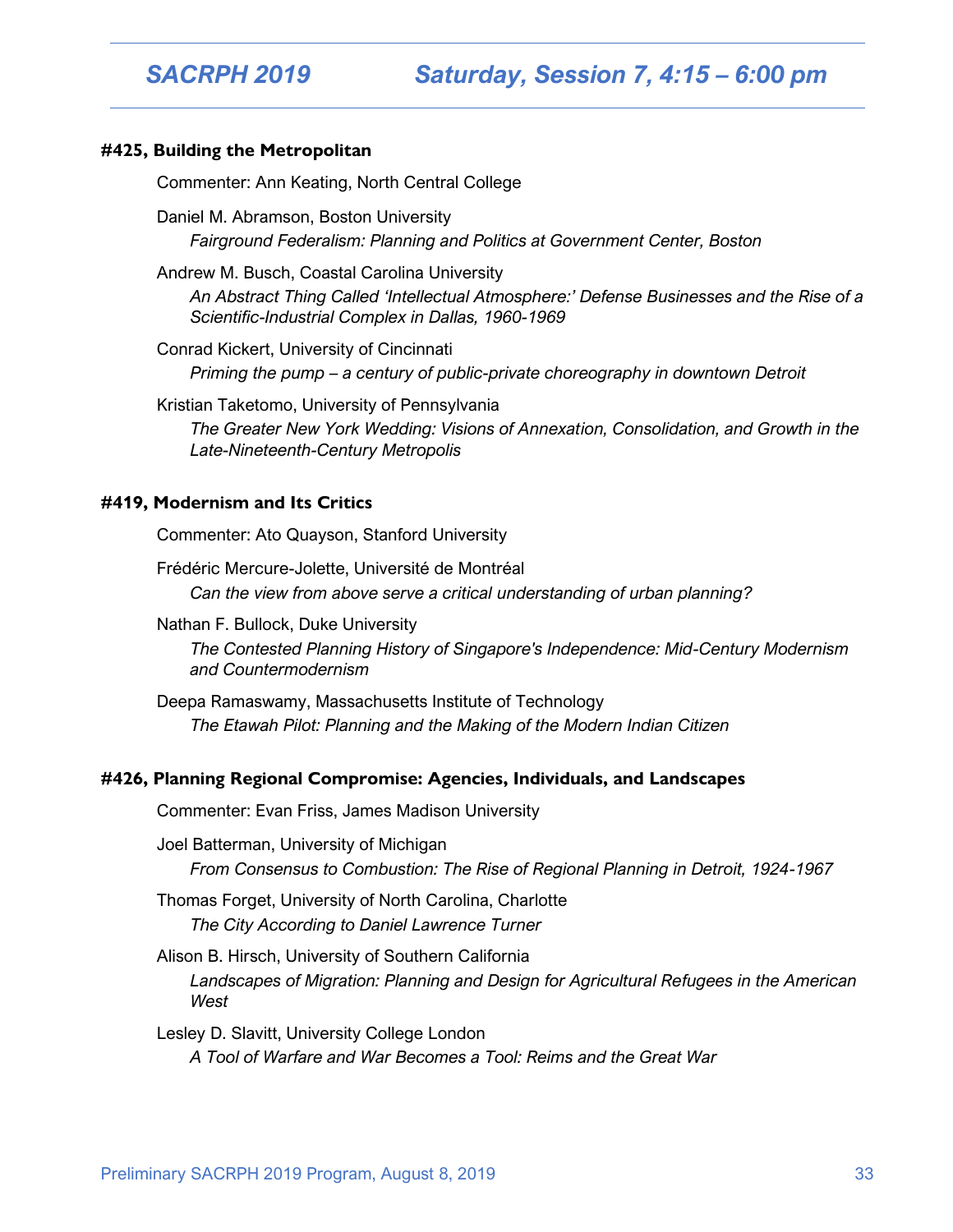### **SACRPH Awards and Reception, Saturday, 6:30 – 8:30 pm**

Join us in the DoubleTree's Monument View Room (14<sup>th</sup> Floor, spectacular views) for a reception, the presentation of SACRPH Awards, and the announcement of SACRPH 2021.